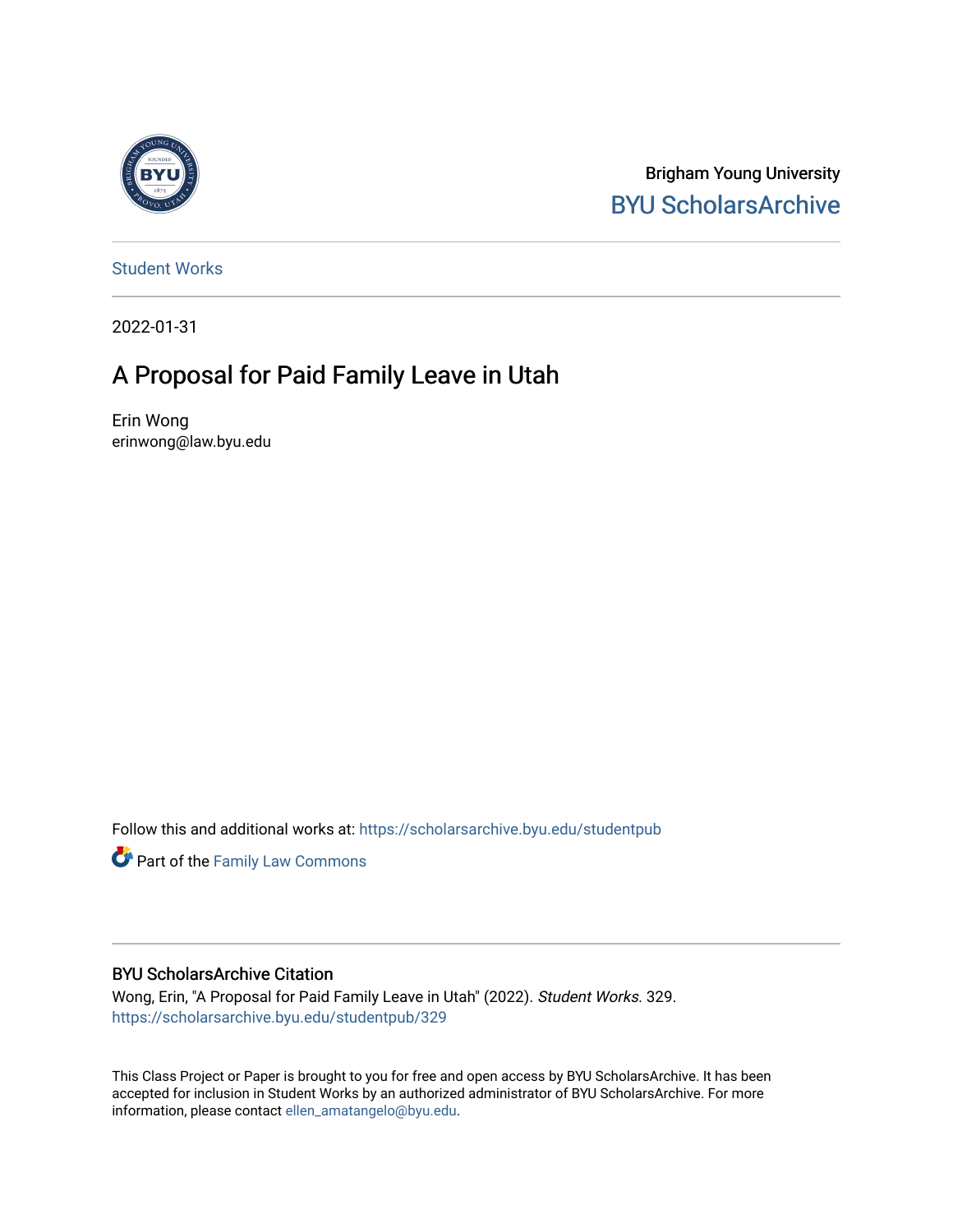# A PROPOSAL FOR PAID FAMILY LEAVE IN UTAH

*Erin Kitchens Wong*

December 15, 2021 Substantial Writing Professor Kif Augustine-Adams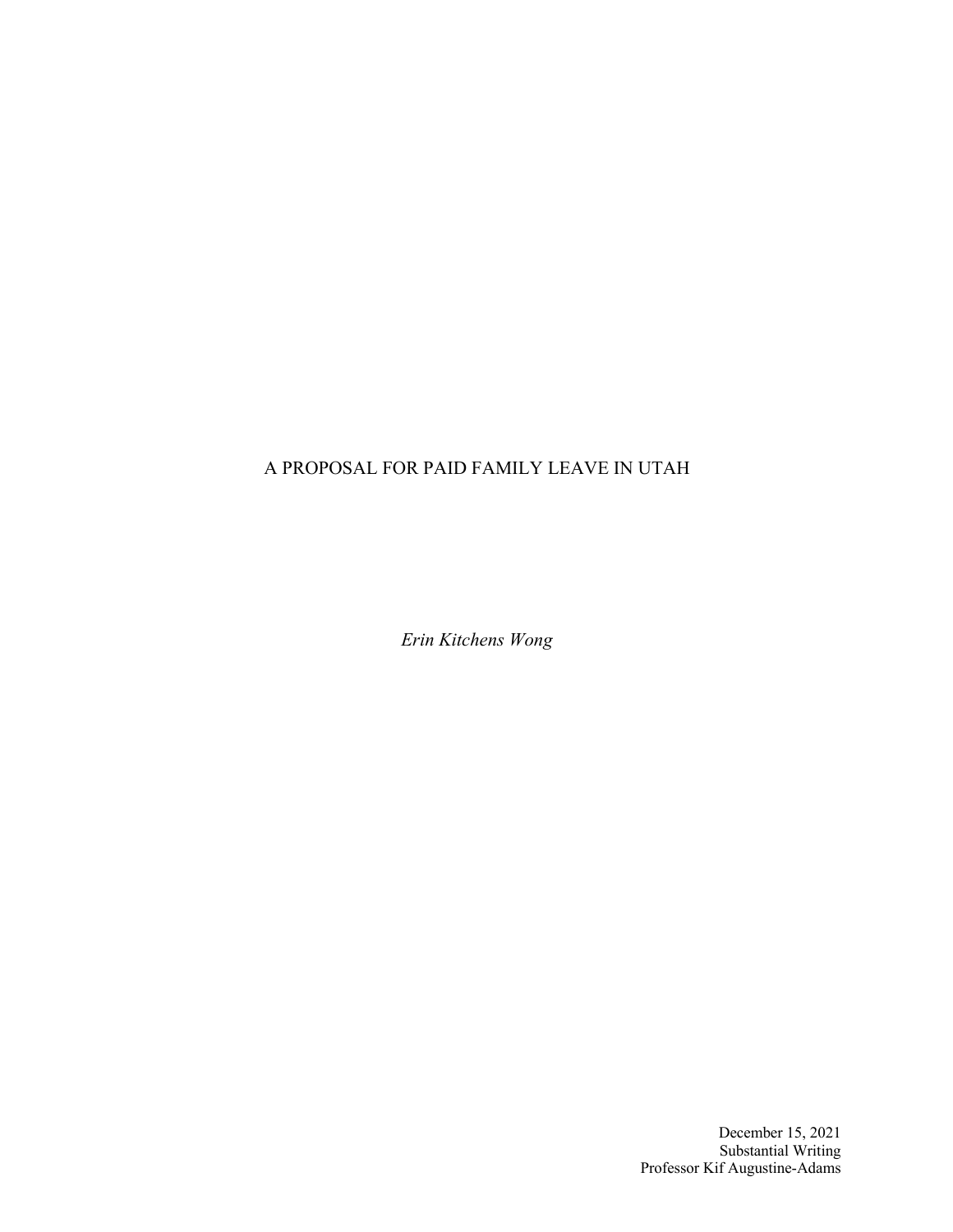# **TABLE OF CONTENTS**

| $\mathcal{I}$ .                             |  |
|---------------------------------------------|--|
| 2.<br>a.<br>b.                              |  |
| 3 <sub>l</sub><br>a.<br>$\mathbf b$ .       |  |
| c.                                          |  |
| $\mathcal{I}$ .                             |  |
| 2.<br>a.<br>$\mathbf b$ .<br>$\mathbf{c}$ . |  |
| 3 <sub>l</sub><br>a.                        |  |
| $\mathbf b$ .<br>$\mathbf{c}$ .             |  |
|                                             |  |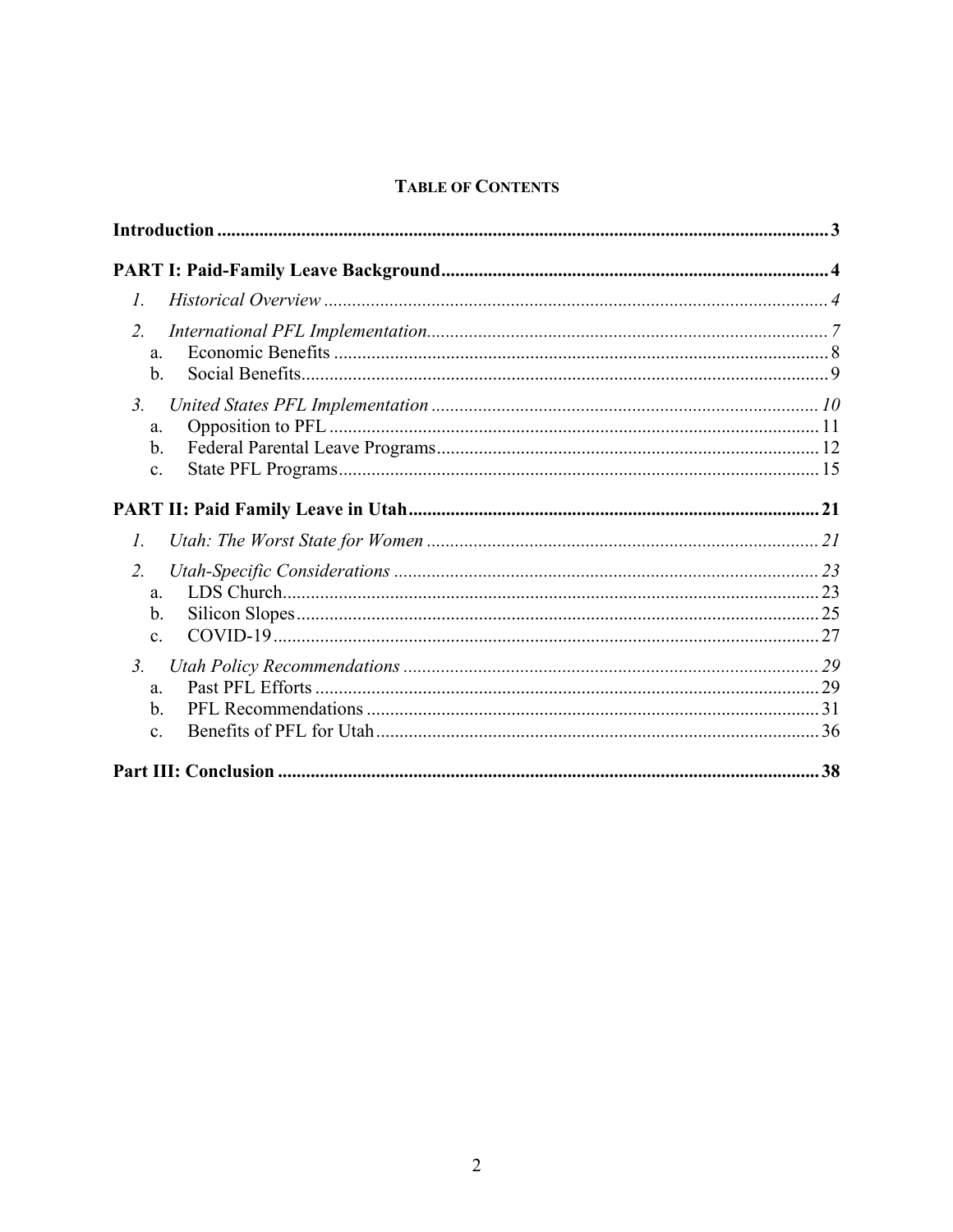#### **Introduction**

When a woman gives birth, the arrival of that child will have a statistically significant negative impact on that woman's employment, earning potential, health, and overall wellbeing.<sup>1</sup> The arrival of a child has no statistically significant impact on men's employment, earning potential, or overall health and wellbeing.<sup>2</sup> The labor force experiences a drain of talent and productivity when mothers leave the market in large numbers after having a child.<sup>3</sup> Many mothers who wish to remain the workforce after childbirth are faced with the impossible choice of their child's health or their own job and earning potential. Many fathers or partners who wish to participate more directly in childcare and child rearing are similarly faced with social or economic pressure to remain at work and leave the heavy burden of domestic care on the mother.

The United States is the only high-income country in the world that does not provide some form of paid parental and medical leave to its citizens. <sup>4</sup> Parents in the U.S. therefore disproportionately burden an increasing work-family conflict that labor forces in other countries have social and economic support with. In the state of Utah, where families have consistently high fertility rates and large households<sup>5</sup>, people experience an enhanced form of this workfamily conflict. While a national-level Paid Family Leave (PFL) program has long been discussed, its successful implementation will likely be far in the future. Parents and families in Utah need help now, and the state can respond with an economically feasible and socially beneficial PFL program of its own.

<sup>1</sup> Kelly Jones & Britni Wilcher, *Reducing Maternal Labor Market Detachment: A Role for Paid Family Leave* (Am. Univ. Working Paper Series, Working Paper 2019-07).<br>
<sup>2</sup> *Id.* at 16.<br>
<sup>3</sup> *Id.* at 1.<br>
<sup>4</sup> KATHERINE T. BARTLETT, GENDER AND LAW: THEORY, DOCTRINE, COMMENTARY 325 (8<sup>th</sup> ed. 2020).

<sup>5</sup> Kem C. Gardner Policy Institute*, Fact Sheet: Utah at a Glance*, UNIV. OF UTAH 1 (2018) *.*

https://gardner.utah.edu/wp-content/uploads/UtahAtAGlance\_20180207.pdf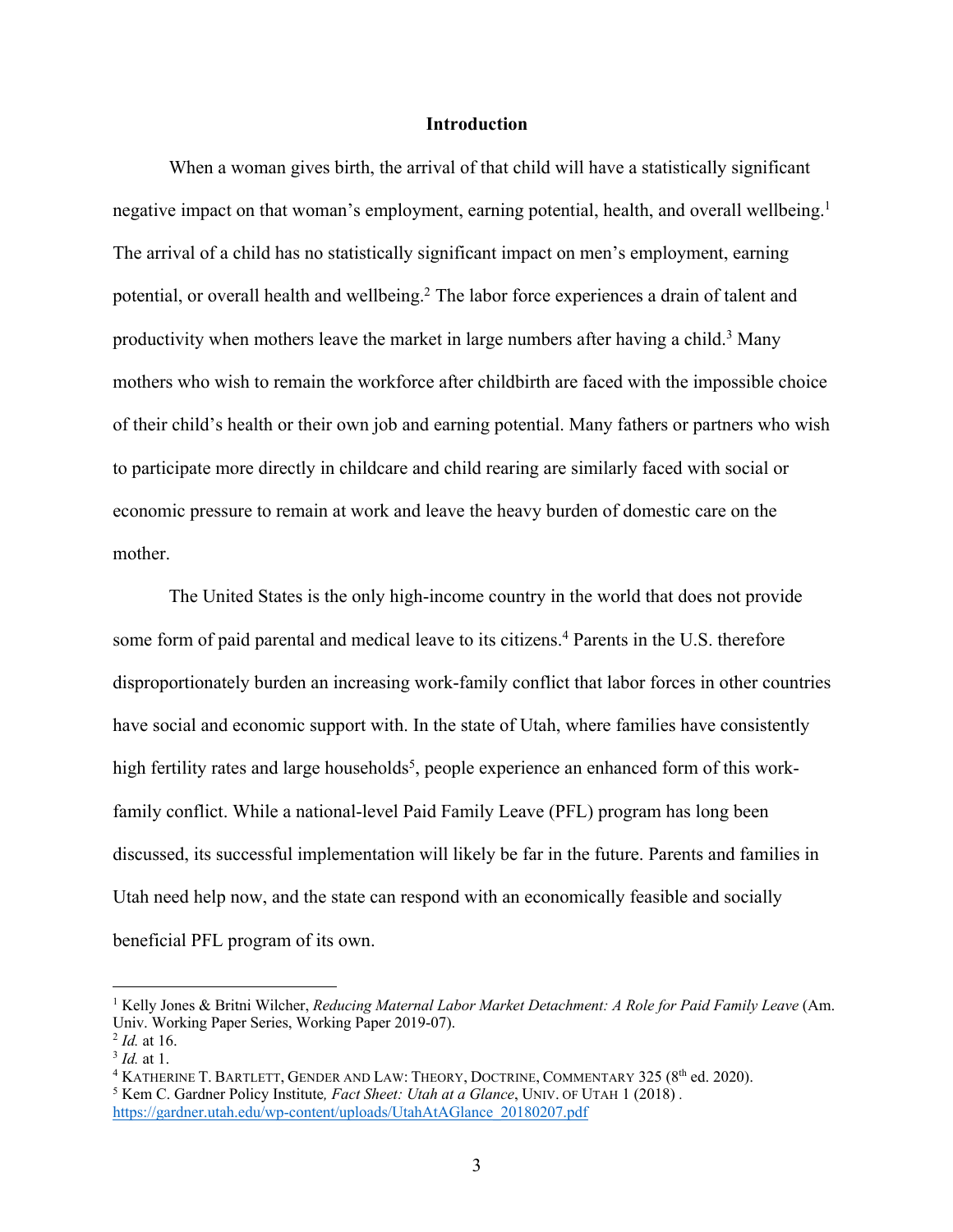The following will provide an overview of PFL internationally and in the United States, then examine the state of Utah specifically and the impact a PFL program could have on its local economy and families. This paper recommends Utah adopt an optional, employee-financed PFL program incentivized by a state-sponsored tax credit for businesses that opt into the program. Incentivizing more companies in the state to offer PFL will help support both employers and working women in the state and make Utah more competitive with its national and international competitors.

#### **PART I: Paid-Family Leave Background**

#### 1. Historical Overview

The traditional American family structure was to function as a self-sustaining economic unit, with one partner acting as a laborer and breadwinner and the other acting as a caregiver.<sup>6</sup> In the traditional patriarchal model, men were expected to be in the workplace where they would be compensated and secured for their fatherly labor outside the home. Women were expected to take on the heavy burden of domestic care labor alone, without compensation or security for their motherly labor. Traditional gender roles made male-female partnership the ideal economic relationship.

This traditional family structure no longer exists in America, but a long history of male domination in the workplace created an environment where only traditional male needs were considered when establishing workplace rules and policies.7 From 1969 to 1996, the number of married women with children in the workplace increased by 84%.<sup>8</sup> By 1999, a majority of

<sup>6</sup> Katherine Elizabeth Ulrich, *Insuring Family Risks: Suggestions for a National Family Policy and Wage Replacement*, 14 YALE J.L. & FEMINISM 1, 3 (2002). 7 *Id.* 

<sup>8</sup> *Id.*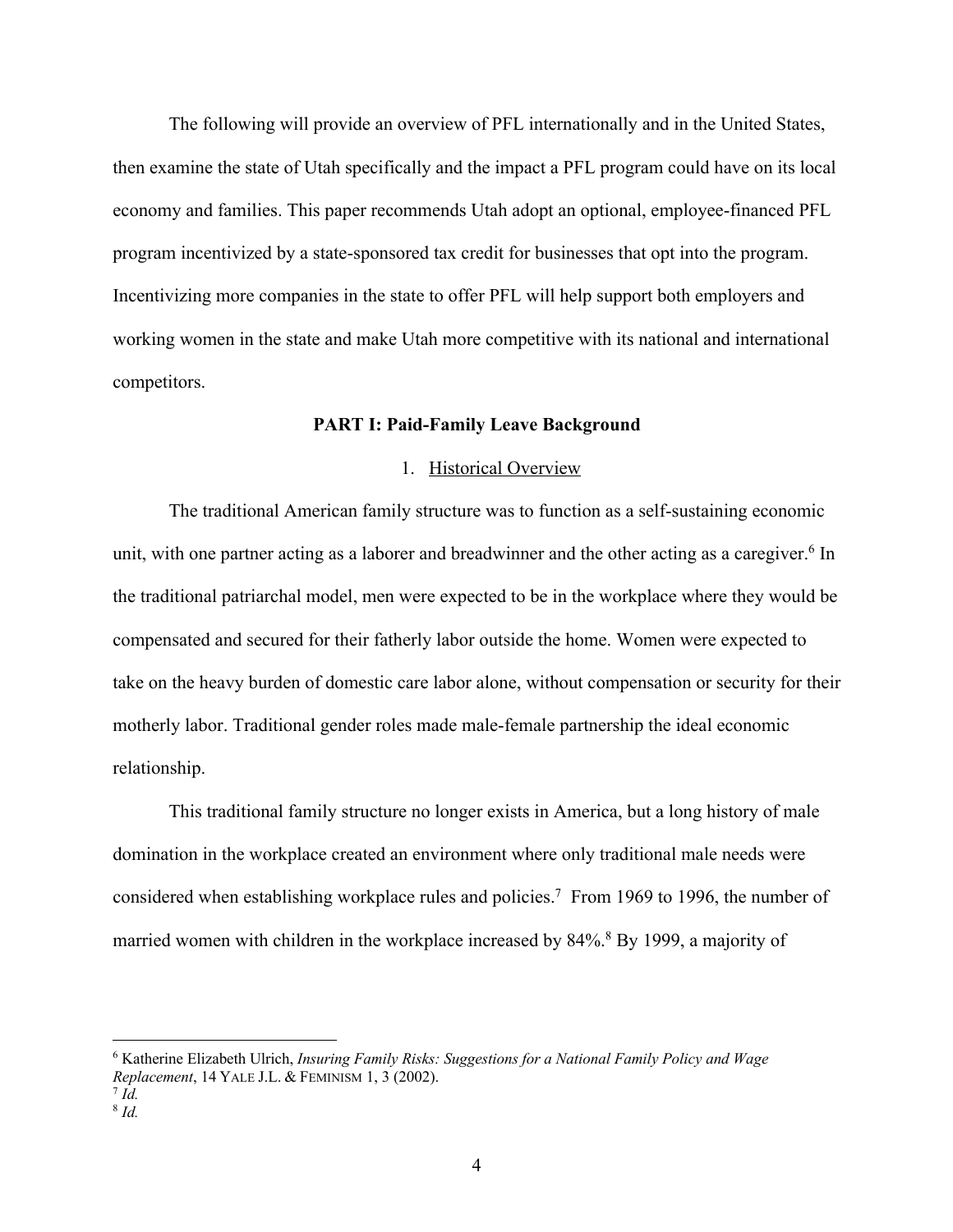mothers in America also worked outside of the home.<sup>9</sup> As of 2019, over 70% of married women with children in the U.S. participate in the labor force.<sup>10</sup> Unmarried women with children are even more likely to work, with labor force participation rates of over 78%.<sup>11</sup> Currently, the U.S. has one of the highest female labor force participation rates among industrialized countries.<sup>12</sup> But the traditional workplace model has been slow to adapt to the demographic changes in the labor force.

As the rate of female workforce participation has increased, there has been a mirrored increase in the frequency of work-family conflict experienced by American workers.13 Workfamily conflict is a form of inter-role conflict that arises when the energy, time, or behavioral demands of one's work role directly conflicts with one's family or personal life roles.<sup>14</sup> For example, a work-family conflict exists when certain demands of a job, like working late or traveling, conflict with the demands of having a family, like picking up a child after school or attending a child's soccer game.15 Prolonged and pervasive work-family conflict can cause negative work, family and personal outcomes.<sup>16</sup> Every year, millions of families face significant economic losses when a work-family conflict results in the primary earner of the household temporarily leaving the work force in order to care for a child or sick family member.<sup>17</sup> This

<sup>9</sup> *Id.*; BLS Reports, *Women in the labor force: a databook*, U.S. BUREAU OF LABOR STATISTICS REPORT 1092 1, 1 (2021) https://www.bls.gov/opub/reports/womens-databook/2020/pdf/home.pdf.<br><sup>10</sup> BLS Reports, *supra* note 9.<br><sup>11</sup> *Id.*<br><sup>12</sup> Michael Selmi, *Family Leave and the Gender Wage Gap*, 78 N.C.L. Rev. 707, 709 (2000).

<sup>&</sup>lt;sup>13</sup> Ulrich, *supra* note 6.<br><sup>14</sup> Emily Ernst Kossek & Kyung-Hee Lee, *Work-Family Conflict and Work-Life Conflict*, OXFORD RESEARCH ENCYCLOPEDIAS 1, 2 (2017),

https://oxfordre.com/business/view/10.1093/acrefore/9780190224851.001.0001/acrefore-9780190224851-e-52. 15 *Id.* 

<sup>16</sup> *Id.* at 1. 17 Ulrich, *supra* note 6 at 2.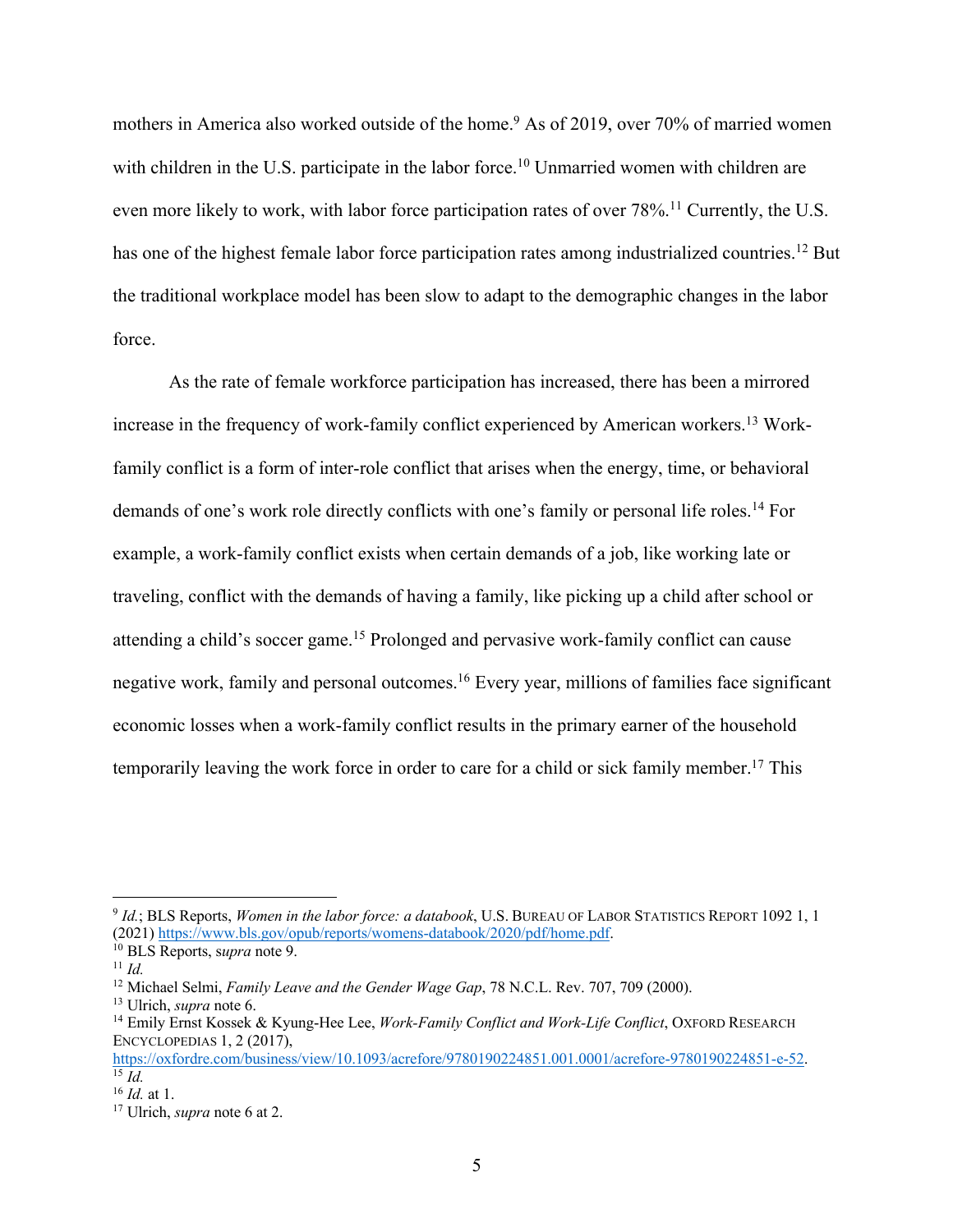work-family conflict takes a significant toll on employees and their families both mentally and economically.

Balancing responsibilities at home and work is especially challenging for women who carry, bear, and raise children. While the arrival of a new child has little or no effect on men's labor force participation<sup>18</sup>, women with children are  $14\%$  less likely than other women to participate in the labor force and earn  $36\%$  less when they do.<sup>19</sup> In areas that lack substantive paid leave programs, 30% of working mothers will leave the workforce entirely following the birth of a child.<sup>20</sup> McKinsey & Company's 2020 Women in the Workplace report revealed that one in four working women in the United States is considering downshifting her career or dropping out the work force entirely.<sup>21</sup> For women with young children, the number was one in three.<sup>22</sup> The demands of balancing work and family is exacerbated for single-parent and lowincome households. In 2018, one of every five low-wage working mothers reported losing a job in the past four years because they were sick or needed to care for a child or other family member.<sup>23</sup>

McKinsey & Company's 2020 Women in the Workplace report also cited childcarerelated attrition as a major issue for employers in the United States.<sup>24</sup> While families often suffer economically due to lack of accessible childcare and paid leave, the business community also incurs a significant cost from work-family conflict. The costs of employee turnover, lost talent,

<sup>18</sup> Jones, *supra* note 1 at 16. 19 Jones, *supra* note 1 at 1. 20 *Id.* 

<sup>&</sup>lt;sup>21</sup> Jess Huang, et al., *For mothers in the workplace, a year (and counting) like no other*, MCKINSEY & COMPANY (May 5, 2021) https://www.mckinsey.com/featured-insights/diversity-and-inclusion/for-mothers-in-the-workplacea-year-and-counting-like-no-other. 22 *Id.* 

<sup>23</sup> Tanya L. Goldman, *The Economic Necessity of Paid Family and Medical Leave*, THE CENTER FOR LAW AND SOCIAL POLICY (Mar. 30, 2018), https://www.clasp.org/blog/economic-necessity-paid-family-and-medical-leave. 24 Caroline Colvin, *Paid leave proves critical for talent retention,* HRDIVE (Aug. 3, 2021) https://www.hrdive.com/news/paid-family-leave-retention/604370/.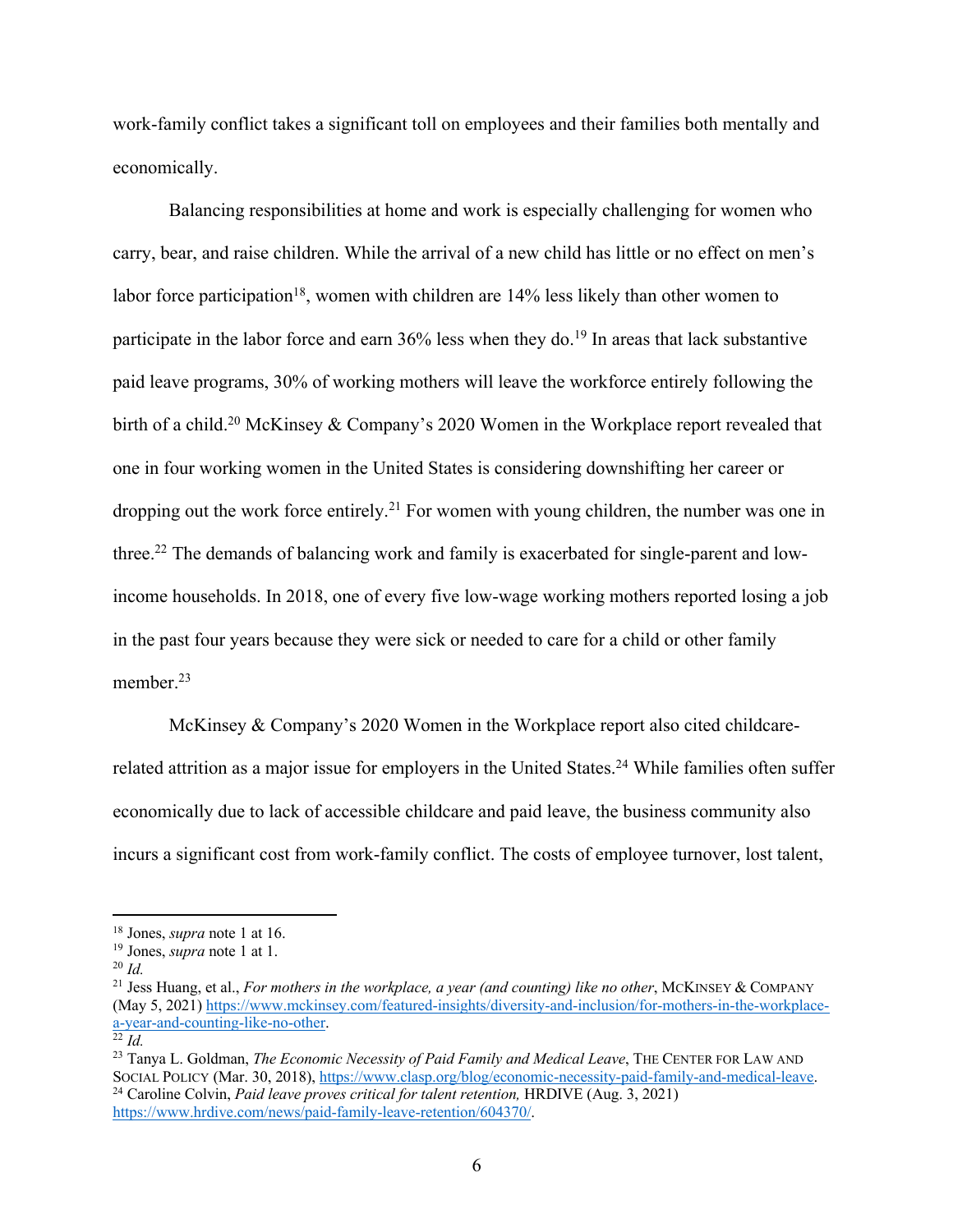recruitment, hiring, and training because of a lack of retention of parents, especially mothers, costs businesses millions of dollars annually.25

A feasible paid leave program could ease these costs on businesses and lighten the heavy work-family burden on employees throughout the U.S.. Labor force statistics demonstrate that the traditional workplace model is ill-fitted to the work-family conflict many employees experience. Both businesses and families will continue to struggle against each other until the needs of this new labor force and new workplace model are addressed. State governments have a special role to play in finding efficient and feasible ways to address the increasing work-family conflict in their states. State action can work to support the local economy and strengthen local families. There are many possible solutions states could implement to address the work-family conflict, but the following is focused on the implementation of a paid-family leave policy to address this growing work-family conflict in America.

#### 2. International PFL Implementation

High-income industrialized countries around the world have successfully implemented national paid leave policies. The Organization for Economic Co-operation and Development (OECD) Family Database provides cross-national indicators on family policies for OECD countries around the world.<sup>26</sup> Its research found that except for the U.S., all other OECD countries provide mothers with at least fourteen weeks of paid leave for childbirth.<sup>27</sup> On average, OECD countries offer eighteen weeks of paid maternity leave around childbirth, with some countries like the UK offering mothers up to nine months of paid leave.<sup>28</sup> Thirty-two of thirty-

 $^{25}$  *Id.* 

<sup>26</sup> OECD Family Database, *PF2.1. Parental Leave Systems*, ORGANISATION FOR ECONOMIC CO-OPERATION AND DEVELOPMENT 1, <sup>2</sup> (2019), https://www.oecd.org/els/family/database.htm. 27 *Id.* 

<sup>28</sup> *Id.*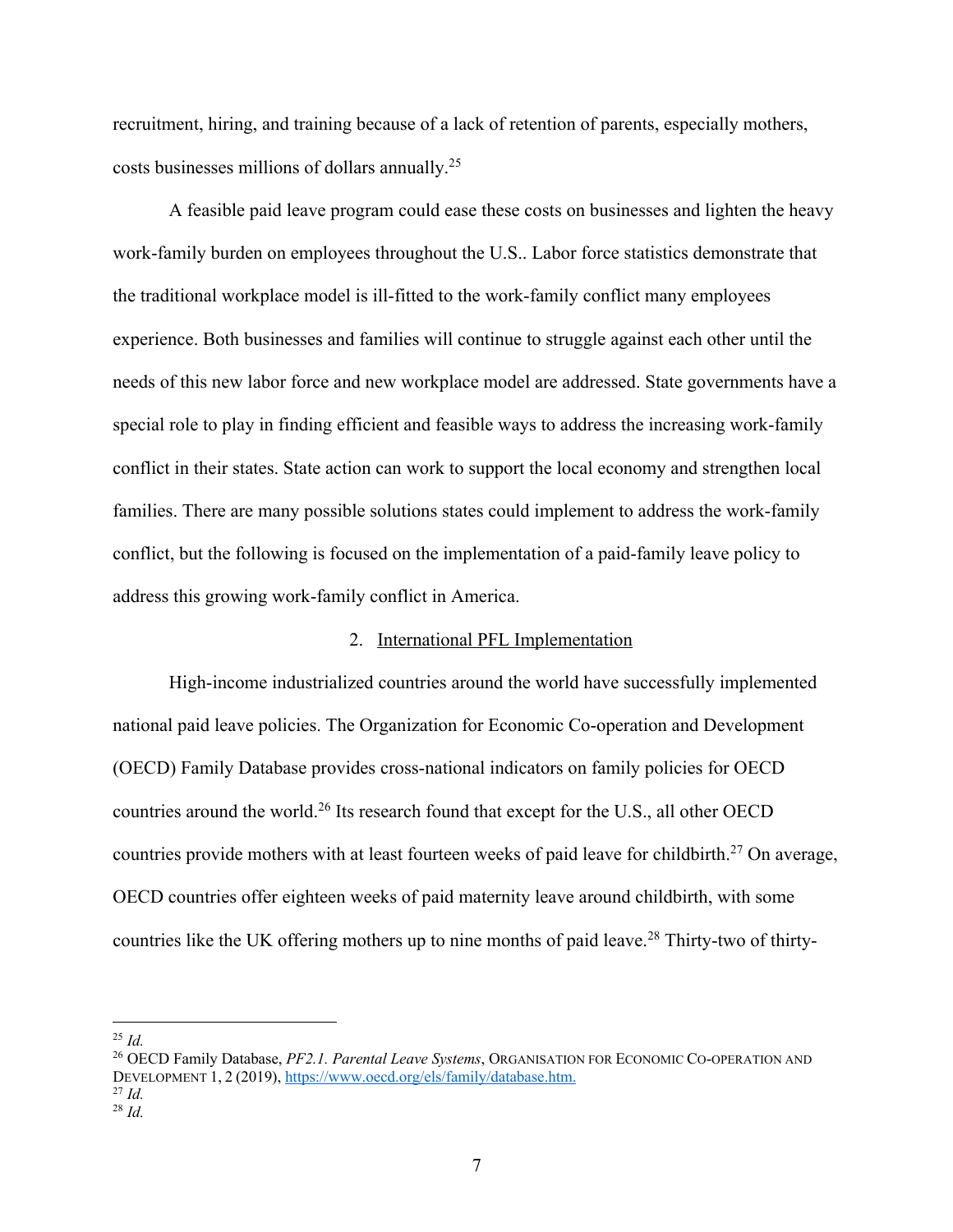four OECD countries guarantee paid leave to fathers as well.<sup>29</sup> While paid leave for fathers tends to be more limited than leave available for mothers, OECD countries offer an average of around eight weeks of paid paternity leave.<sup>30</sup> In terms of compensation, a majority of OECD countries provide at least 50% of an employee's regular pay as a wage replacement during maternity leave, with thirteen countries offering mothers full compensation throughout their leave.<sup>31</sup> Twenty-four of thirty-four OECD countries provide a maximum wage replacement rate of 80% for both mothers and fathers to support gender equality in care-taking.<sup>32</sup>

# *a. Economic Benefits*

The widespread and sustained implementation of PFL policies in different countries, cultures, and political systems around the world strongly suggests that PFL policies can be both economically feasible and beneficial. While PFL implementation comes with an initial cost, the OECD countries that provided at least six months of paid maternal and paternal leave had "no evident differences in GDP growth."<sup>33</sup> Even countries will high wage replacement rates of 80% continued to experience consistent rates of economic growth.<sup>34</sup> Further, those countries experienced significantly higher rates of labor force participation.<sup>35</sup> Studies in Britain, the U.S., and Japan found that PFL helped with company's talent retention by increasing probability that women returned to work for the same employer following leave-taking.<sup>36</sup> Studies across multiple OECD countries found that the more generous PFL policies helped lower the risk of poverty for

https://www.worldpolicycenter.org/sites/default/files/WORLD%20Report%20-%20Parental%20Leave%20OECD% 20Country%20Approaches 0.pdf; OECD Family Database, *supra* note 26 at 4.<br><sup>30</sup> OECD Family Database, *supra* note 26 at 4.<br><sup>31</sup> Id. at 2.<br><sup>32</sup> Raub, *supra* note 29.<br><sup>33</sup> Raub, *supra* note 29 at 7.<br><sup>34</sup> Id. at 10.

<sup>29</sup> Amy Raub, et al., *Paid Parental Leave: A Detailed Look at Approaches Across OECD Countries*, WORLD POLICY ANALYSIS CENTER 1, 1 (2018),

<sup>35</sup> *Id.* at 7.

<sup>36</sup> *Id.* at 5.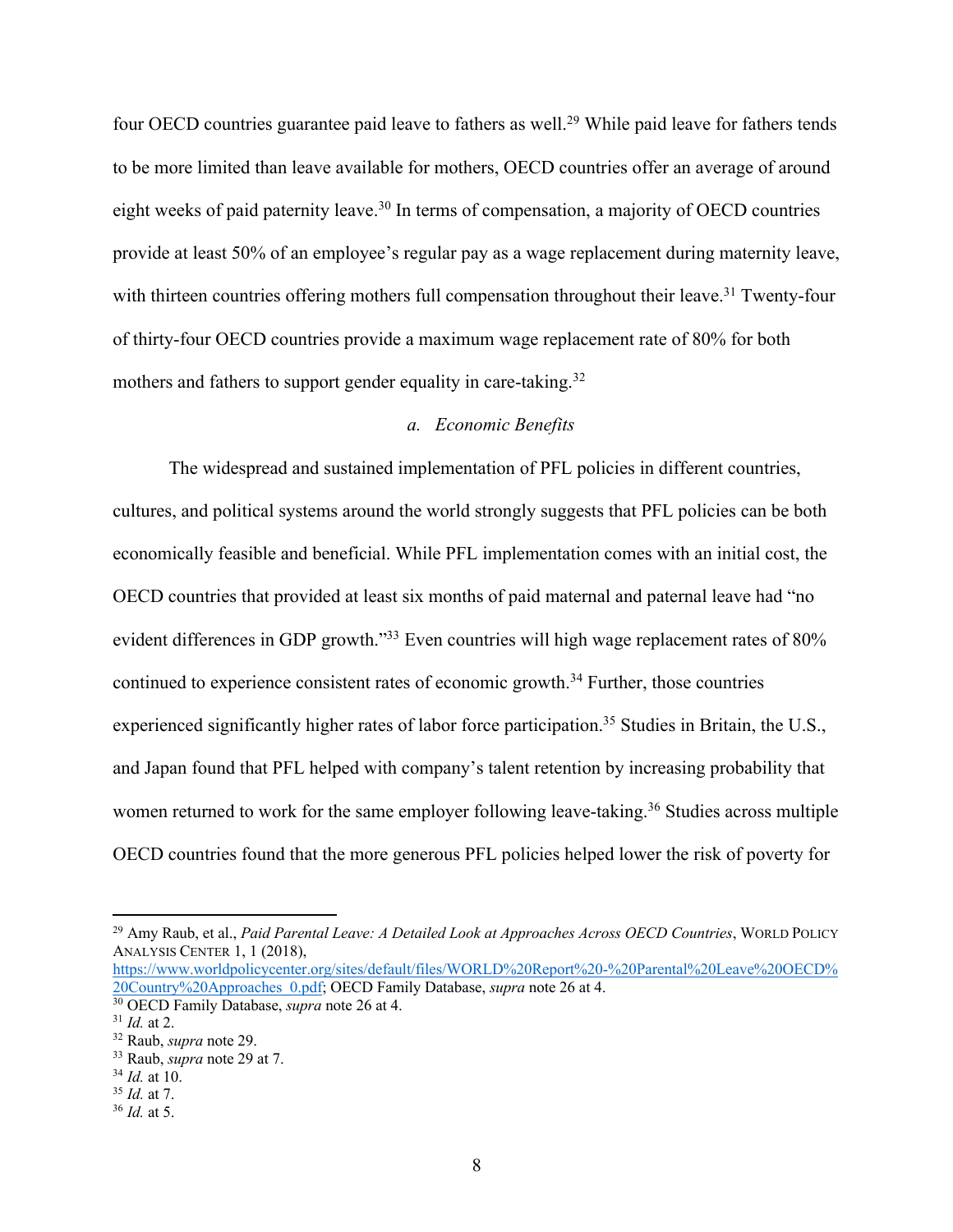two-parent households, and especially for single-parent households.<sup>37</sup> In the U.S. so far, states that have implemented PFL policies are experiencing similar economic results.

# *b. Social Benefits*

PFL policies provide proven health and wellbeing benefits to children of working parents. The World Policy Analysis Center found that rigorous cross-national and longitudinal studies have consistently confirmed that availability of PFL is strongly associated with lower infant and child mortality.<sup>38</sup> Access to PFL decreases rates of pre-term and early-term births, increases exclusive breastfeeding rates which is strongly correlated to a decrease in child's risk of disease and death, and facilitates increased parent-child bonding in the critical months following a birth.<sup>39</sup> PFL's positive effects on a child's life can extend far beyond the first few months after birth. A large body of research has found that PFL available to both mothers and fathers promoted more equitable sharing of parenting responsibilities, and increased engagement of fathers in their child's lives long after their leave ended.<sup>40</sup> A study from Norway focused on paid leave entitlements for fathers in particular found that increased paternity leave was associated with increases in a child's test scores years later.<sup>41</sup> In addition, a longitudinal study from Australia found that PFL was associated with violence prevention and a reduction in intimate partner violence, which has proven detrimental to both mother's and children's health and wellbeing.42

<sup>37</sup> *Id.*

<sup>&</sup>lt;sup>38</sup> *Id.* at 2.<br><sup>39</sup> *Id.* at 2-3.<br><sup>40</sup> *Id.* at 2; Jane Waldfogel, et al., *Paid Family and Medical Leave Improves the Well-Being of Children and Families*, SOCIETY FOR RESEARCH IN CHILD DEVELOPMENT (July 2, 2019), https://www.srcd.org/research/paidfamily-and-medical-leave-improves-well-being-children-and-families. 41 Raub, *supra* note 29 at 3.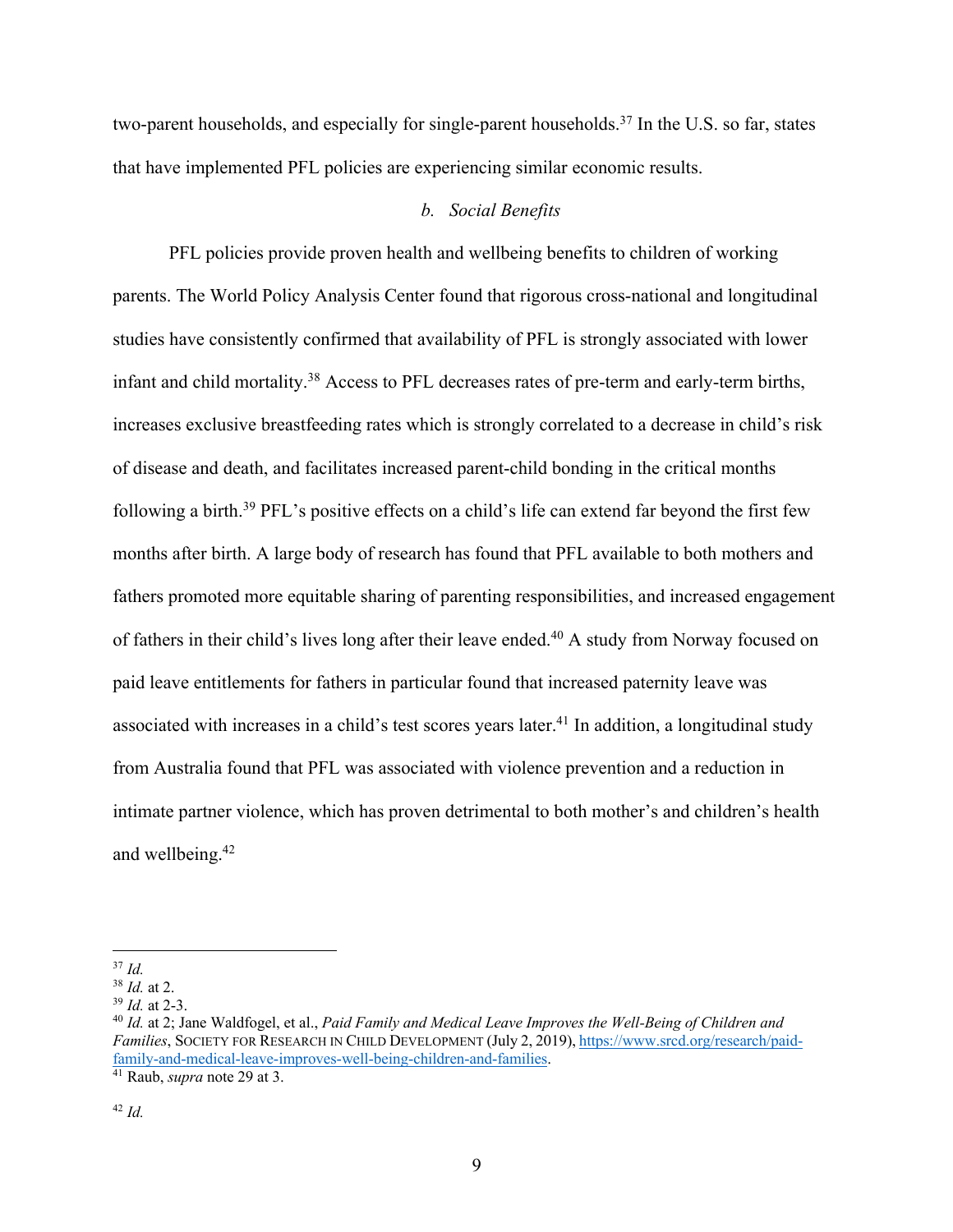Accessible PFL also benefits working parents, particularly working mothers, by improving maternal health and promoting gender equality in parenting. Numerous studies across multiple OECD countries have found that fathers who take leave following a child's birth take on a more childcare responsibilities and continue to be more involved in childcare and child rearing long after going back to work.<sup>43</sup> Studies in Norway and Quebec found that PFL also increased gender equity in the sharing of general household chores.<sup>44</sup> Increased sharing of domestic responsibilities has positive health implications for working mothers. Studies have suggested that maternal physical and mental health improves with longer maternity leave, including significantly decreased rates of postpartum depression in new mothers. 45

#### 3. United States PFL Implementation

PFL policies are widely supported by the American people. A study conducted by Pew Research Center in 2017 found that 82% of Americans believe that mothers should have paid maternity leave, and 69% support paid paternity leave.<sup>46</sup> There is also broad support for paid leave for workers who have serious health problems or who need to care for a family member who is seriously ill.<sup>47</sup> Pew Research found that 79% of surveyed Americans who had recently taken family or medical were forced to use vacation days, sick leave, or paid-time off they had accrued prior to their leave.<sup>48</sup> In 2017, only 20% of the Americans surveyed said they had access to paid family or medical leave from their employer.<sup>49</sup> Despite broad support, Americans are

<sup>46</sup> Juliana Menasce Horowitz, et al., *Americans Widely Support Paid Family and Medical Leave, but Differ Over Specific Policies*, PEW RSRCH CTR. (Mar. 23, 2017), https://www.pewresearch.org/social-

trends/2017/03/23/americans-widely-support-paid-family-and-medical-leave-but-differ-over-specific-policies/. 47 *Id.* <sup>48</sup> *Id.* 

<sup>43</sup> *Id.* at 7.

 $44$  *Id.* 

<sup>45</sup> *Id.* at 4; Pinka Chatterji & Sara Markowitz, *Family leave after childbirth and the mental health of new mothers* 61

<sup>49</sup> *Id.*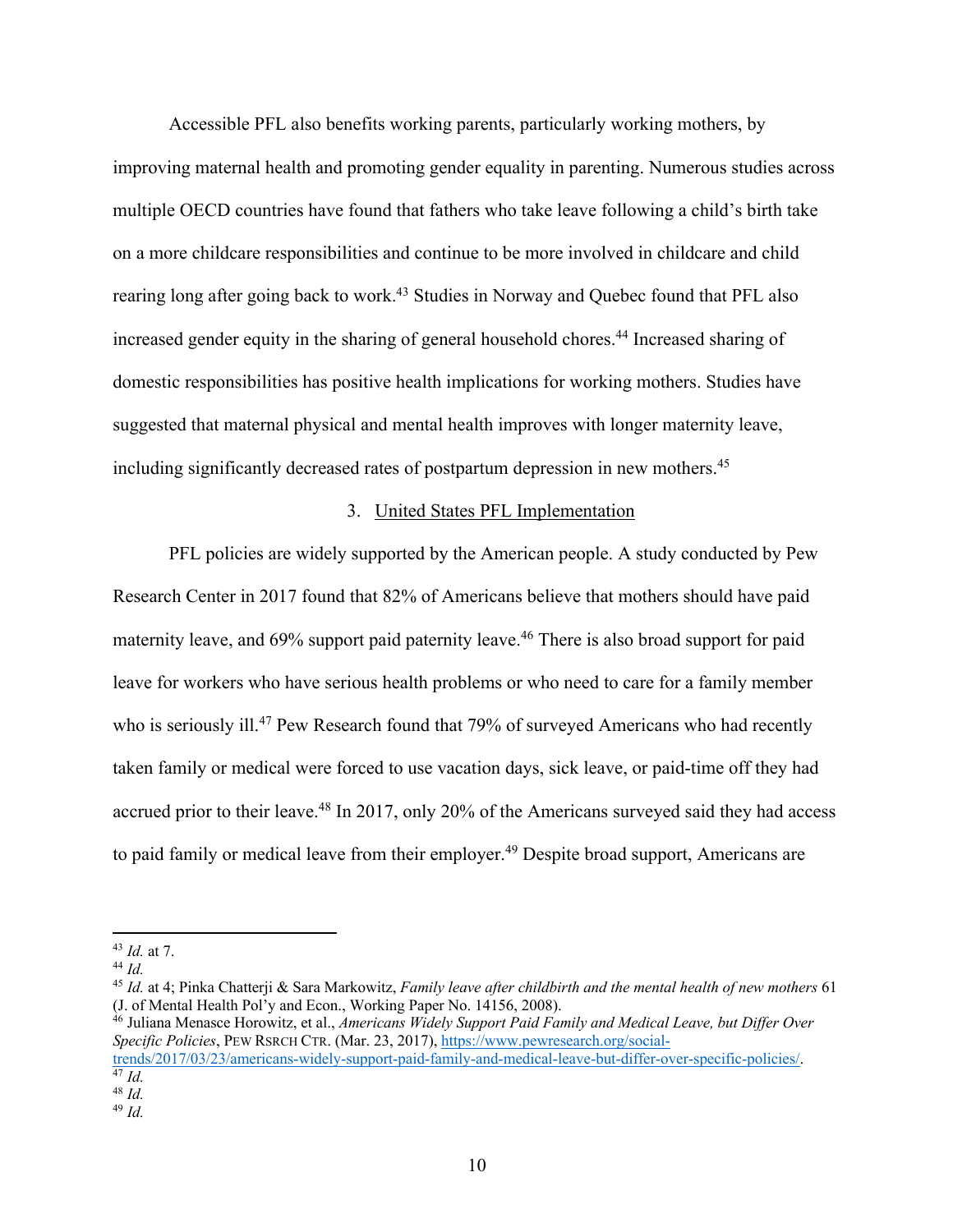divided on whether government or employers should cover the cost of PFL, and whether it should be mandated or optional for employers.<sup>50</sup> The U.S. remains the only industrialized country in the world without a national paid-leave policy in place and was the last high-income country to adopt any sort of family leave law.51 The federal unpaid leave law currently in existence is the least generous family leave policy of any high-income country in the world.<sup>52</sup>

# *a. Opposition to PFL*

Although the idea of PFL is widely supported by Americans, there is still significant opposition to a federal paid family leave program. Critics of PFL often focus on warranted concerns over the costs of such programs on employers and its potential negative impact on women's workforce participation and families generally. A federal PFL program will likely create increased costs and disruptions for employers to manage.53 Conservatives often argue that a competitive market will naturally create the most efficient outcome for paid leave, and that any sort of government intervention could significantly burden employers.<sup>54</sup> But despite years of public pressure and market forces, a significant number of top companies in the U.S. still don't offer paid parental leave to non-salaried workers, and smaller businesses simply do not have the means to offer such benefits on their own even if they wish to do so.<sup>55</sup>

<sup>50</sup> *Id.*

<sup>51</sup> Selmi, *supra* note 12 at 2. 52 *Id.* 

<sup>53</sup> Harry J. Holzer, *Paid family leave: Balancing benefits and costs,* BROOKINGS INST. (Jan. 30, 2017), https://www.brookings.edu/blog/social-mobility-memos/2017/01/30/paid-family-leave-balancing-benefits-and-

<sup>&</sup>lt;sup>54</sup> Hope Thomas, *Utah companies rethink paid paternity leave*, THE DAILY UNIVERSE (May 20, 2020), https://universe.byu.edu/2020/05/20/utah-companies-rethink-paid-paternity-leave/.

<sup>&</sup>lt;sup>55</sup> Krystin Arneson, *Why doesn't the US have mandated paid maternity leave?*, BBC.COM (June 28 2021), https://www.bbc.com/worklife/article/20210624-why-doesnt-the-us-have-mandated-paid-maternity-leave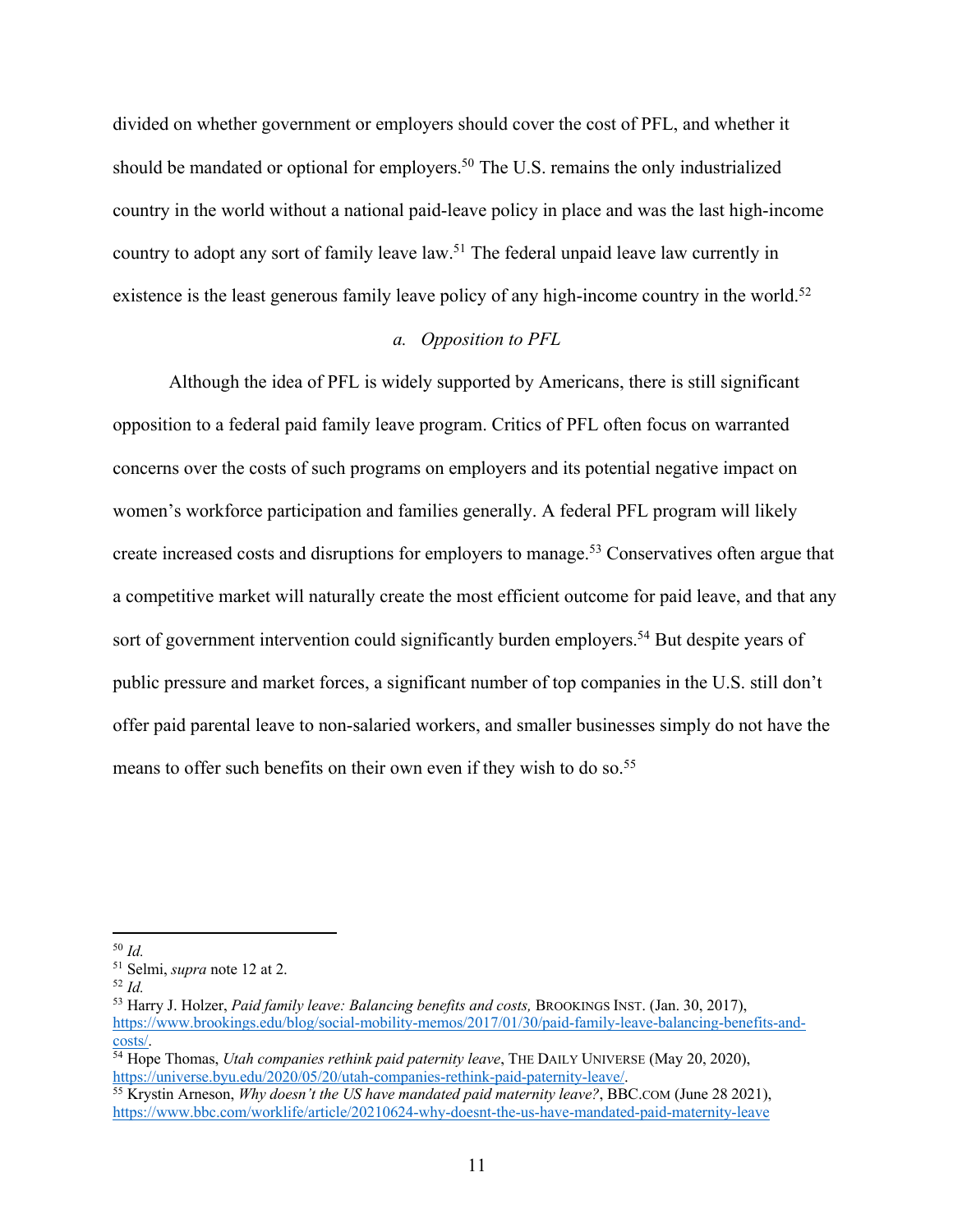The Cato Institute argues that mandating paid family and medical leave could harm women's workforce participation and hurt families.<sup>56</sup> Particularly long parental leave programs in Europe have been positively correlated with women leaving the labor force permanently, thus inadvertently decreasing women's workforce participation.<sup>57</sup> A mandatory paid leave policy may lead employers to discriminate in hiring against women of child-bearing age in order to avoid the cost entirely.58 Additionally, the Institute argues that PFL policies create a "strong market bias toward full-time work," despite the importance of flexible part-time work arrangements that many parents may prefer.<sup>59</sup> A well-balanced PFL policy that takes into consideration the costs and benefits to both employers and its employees can effectively avoid these pitfalls often cited by critics and produce the much-needed benefits lauded PFL advocates. Current federal parental leave offerings in the U.S. imposes costs on employers but fails at addressing working parent's most critical needs.

# *b. Federal Parental Leave Programs*

Congress passed the Family and Medical Leave Act (FMLA) in 1993.<sup>60</sup> The act requires employers of fifty or more employees to allow up to three months of unpaid leave for the care of a new infant or an ill family member, with the right to return to the same or equivalent position.<sup>61</sup> While a significant step in addressing the work-family conflict, the FMLA is only truly available to a small subset of the American workforce. Only 56% of employees in the U.S. are eligible for FMLA benefits<sup>62</sup>, and not all those eligible can feasibly take unpaid leave. Some studies show

<sup>56</sup> Nita Ghei, *The Argument Against Paid Family Leave*, CATO INST. (Aug. 5, 2009), https://www.cato.org/commentary/argument-against-paid-family-leave

<sup>&</sup>lt;sup>57</sup> *Id.*<br><sup>58</sup> Holzer, *supra* note 53.

<sup>&</sup>lt;sup>59</sup> Ghei, *supra* note 56.<br><sup>60</sup> BARTLETT, *supra* note 4 at 324.<br><sup>61</sup> *Id*.

<sup>62</sup> Scott Brown, et al., *Employee and Worksite Perspectives of the FMLA: Who Is Eligible?*, U.S. DEPT. OF LABOR (2020)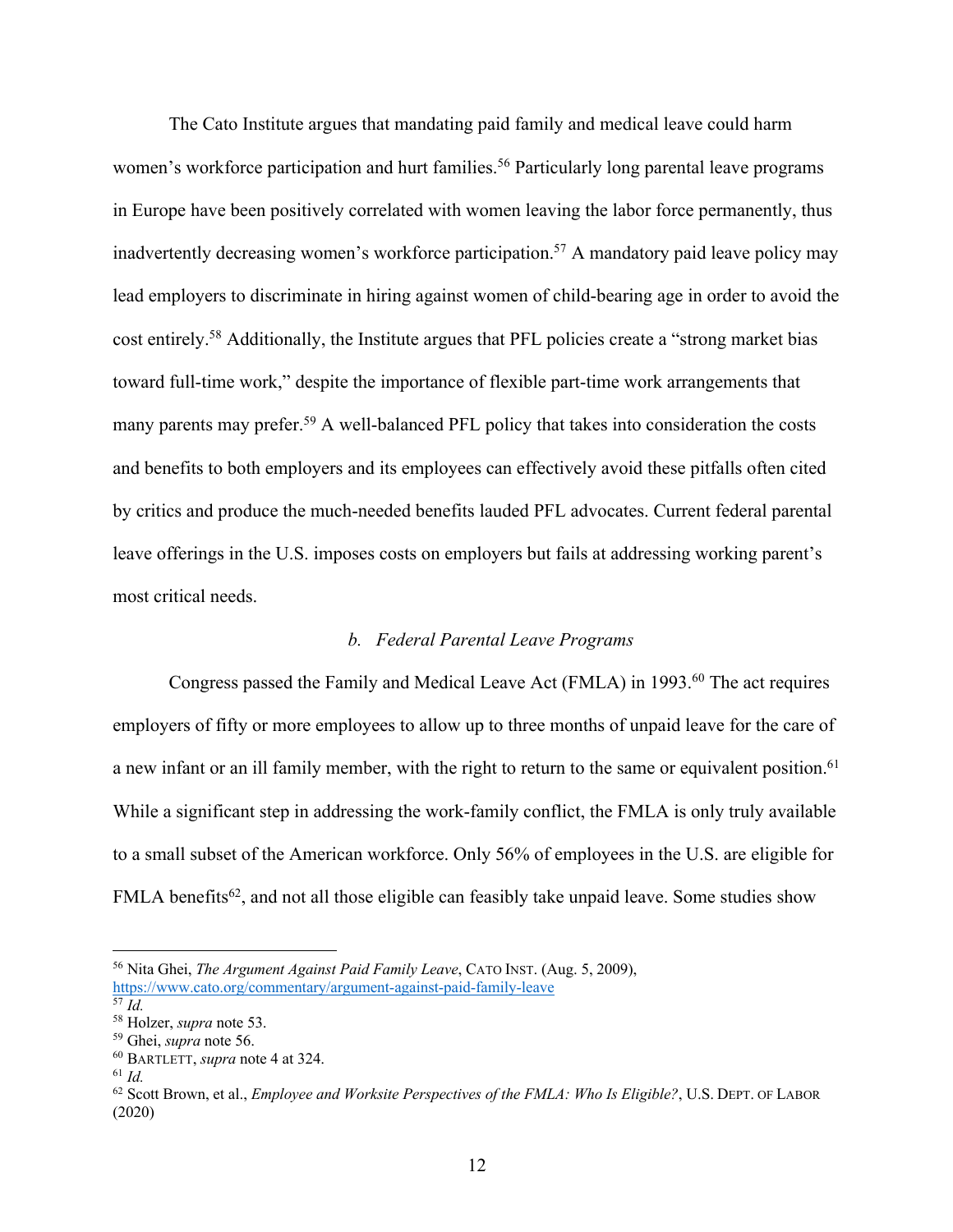that 88% of FMLA-eligible employees who need time off do not take it because they cannot afford to.<sup>63</sup> Other pressures may also be keeping leave-eligible employees in the workplace. For example, approximately a third of women and one half of men in a survey reported that they believed their workplace culture would penalize employees for taking advantage of FMLA benefits.64 Because the FMLA is not widely accessible nor widely used, it has proven ineffective at tackling the pervasive work-family conflict that both men and women continue to face in the workplace. Studies on the effects of the FMLA found that it had very little effect on labor force participation, rate of employment, or wages.<sup>65</sup> Some studies even found that it had small negative effects on women's labor force participation and actually increased workplace disparities by only benefiting parents that could afford to take extended unpaid leave.<sup>66</sup> The FMLA was an important starting point for addressing the work-family conflict in the United States, but on its own is insufficient. The FMLA was intended to act as a floor or foundation for parental leave, that could be used by states to build off of for their own PFL programs.<sup>67</sup>

In 2018, the Federal Government enacted Internal Revenue Code Section 45S, providing a tax credit for employers who provide paid family and medical leave to its employees.<sup>68</sup> The tax credit is available to eligible employers who provide at least 50% wage replacement to

https://www.dol.gov/sites/dolgov/files/OASP/evaluation/pdf/WHD\_FMLA2018PB1WhoIsEligible\_StudyBrief\_Au g2020.pdf.

 $\overline{63}$  BARTLETT, *supra* note 4 at 324.

<sup>64</sup> *Id.* 

<sup>65</sup> Raub, *supra* note 29 at 8. 66 *Id.*

<sup>67</sup> Brendan Williams, *The Slow Crawl of Paid Family Leave Laws*, 55 CAL. W.L. REV. 423, 425 (2019) (citing FMLA which states: "nothing in this Act or any amendment made by this Act shall be construed to supersede any provision of any State or local law that provides greater family or medical leave rights than the rights established under this Act or any amendment made by this Act.").<br><sup>68</sup> 26 U.S.C.S. § 45S (2021); *Section 45S Employer Credit for Paid Family and Medical Leave FAOs*, THE

INTERNAL REVENUE SERV., https://www.irs.gov/newsroom/section-45s-employer-credit-for-paid-family-andmedical-leave-faqs (last visited Dec. 14, 2021).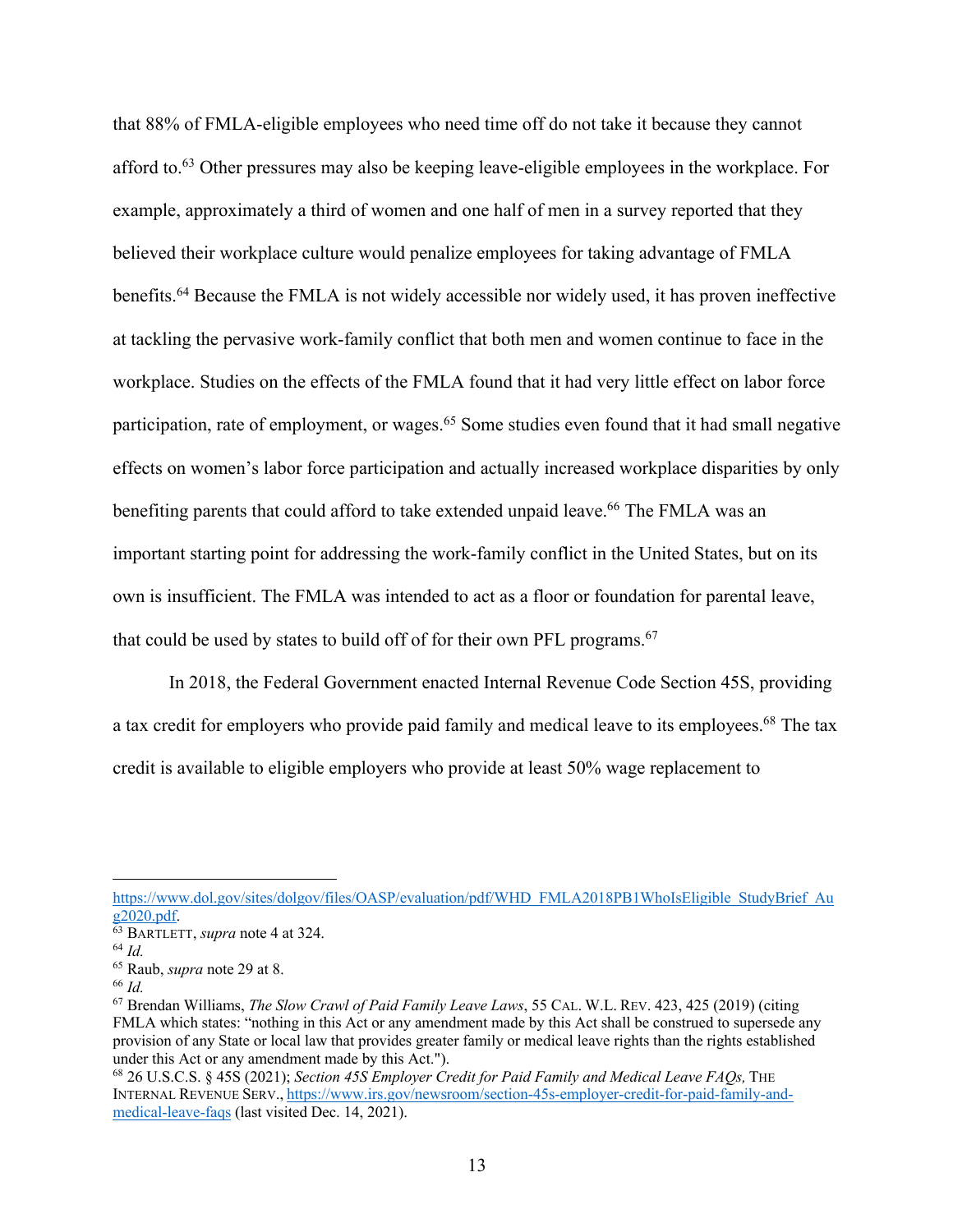employees on family or medical leave for up to twelve weeks within a single year.<sup>69</sup> The code provides a tax credit of up to 25% of wages paid to qualifying employees who take family or medical leave.<sup>70</sup> To be eligible for the credit, an employer must have a written policy that guarantees at least two weeks of paid family and medical leave annually.71 The credit was enacted as a two-year pilot program under the Tax Cuts and Jobs Act of 2017 and was initially limited to only the 2018 and 2019 tax years,<sup>72</sup> but has since been extended and will continue until December 31, 2025.<sup>73</sup> The temporary nature of the tax credit and the limited economic benefit derived by businesses make it a weaker incentive than a more comprehensive PFL policy or federal mandate. But there has yet to be significant data gathered regarding the tax credit's effectiveness or long-term effects.

A national PFL program is gaining momentum at both the state and federal levels. Public support for PFL is broad and mostly bipartisan. The Trump administration's FY 2018 Budget proposal included a six-week PFL program that would be run through the Unemployment Insurance system.74 Similarly, the Biden administration is currently seeking to expand the FMLA to include twelve weeks of paid parental or family leave with an up to 80% wage replacement

<sup>69</sup> Matthew Geiszler & John McKinley, *New tax credit for paid family and medical leave*, J. OF ACCT. (Dec. 1, 2018), https://www.journalofaccountancy.com/issues/2018/dec/tax-credit-paid-family-medical-leave.html.

<sup>70</sup> Isabel V. Sawhill & Sarah Nzau, *What are the challenges to adopting a federal paid family leave program*, BROOKINGS INST. (Oct. 15, 2019), https://www.brookings.edu/policy2020/votervital/what-are-the-challenges-toadopting-a-federal-paid-family-leave-program/.

<sup>&</sup>lt;sup>71</sup> Geiszler, *supra* note 69.<br><sup>72</sup> *Id.*; Sawhill, *supra* note 70.<br><sup>73</sup> Geiszler, *supra* note 69; 26 U.S.C.S. § 45S(i).<br><sup>74</sup> Jackson Brainerd, *Paid Family Leave in the States*, NAT'L CONF. OF STATE LEGISLATURES (Aug. https://www.ncsl.org/research/labor-and-employment/paid-family-leave-in-the-states.aspx.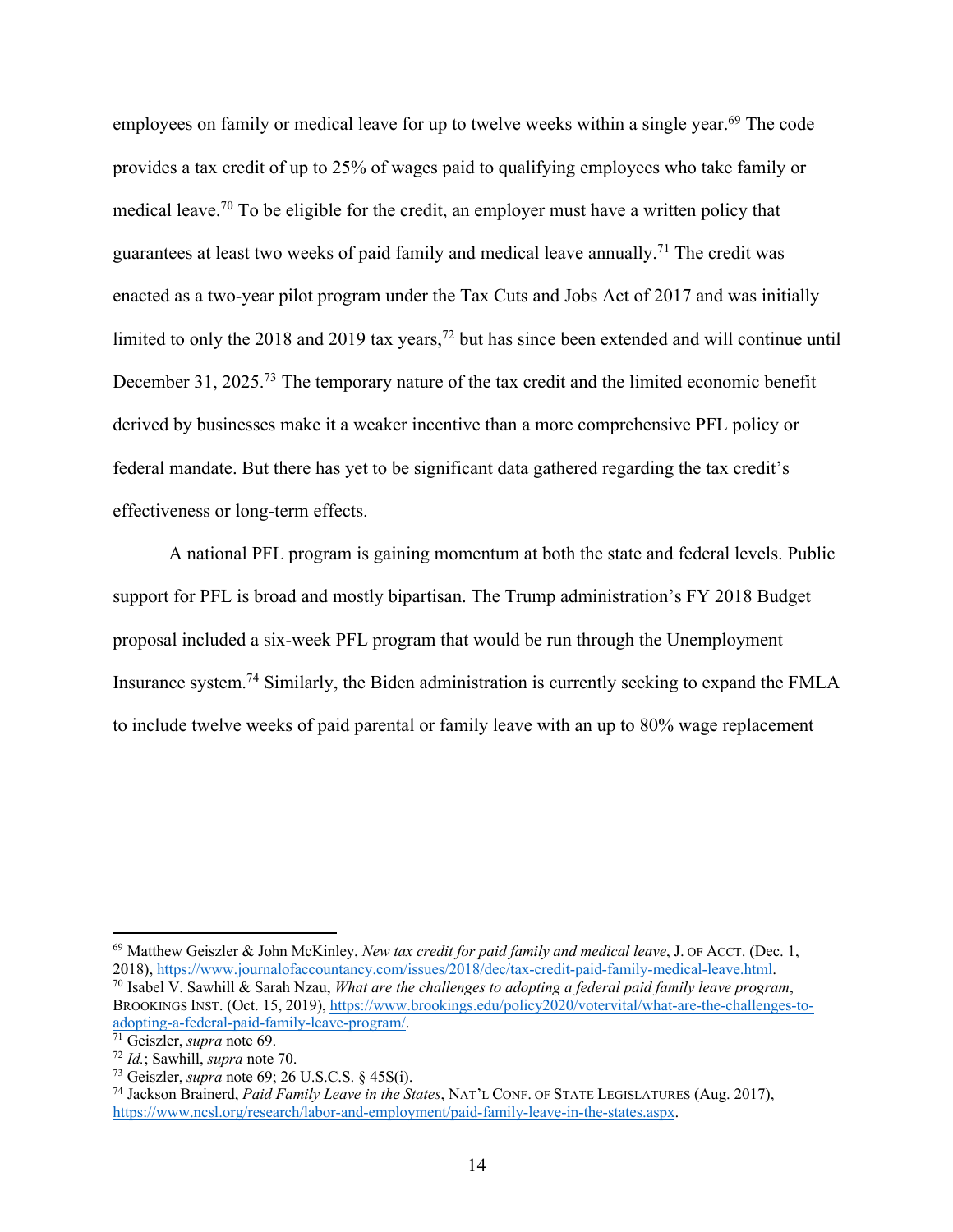rate.<sup>75</sup> But federal efforts are slow and have yet to be successfully passed by the legislature.<sup>76</sup> Formulating and implementing PFL programs at the state-level allows states to experiment with programs that fit best with local demographics and its local economy.

#### *c. State PFL Programs*

Currently, nine states and the District of Columbia have implemented some sort of statewide PFL program.<sup>77</sup> California and New Jersey were the first to successfully implement programs in the early 2000s. Massachusetts, New York, Rhode Island, Washington, and the District of Columbia followed shortly after. As of 2021, Colorado, Connecticut, and Oregon have all passed PFL policies, but their programs have yet to go into full effect.<sup>78</sup> Most of the states that have successfully implemented PFL policies have expanded existing short-term disability insurance programs to include funding for paid family leave.<sup>79</sup> Evidence from state programs demonstrate that implementing state-level PFL programs can be both economically feasible, and simultaneously benefit the state's economy and local families.

California became the first state in the U.S. to successfully enact paid leave legislation when it proposed and passed its Paid Family Leave Program. California enacted its PFL policy in 2002, with benefits officially becoming available to covered workers in the state in July of

<sup>75</sup> THE WHITE HOUSE, FACT SHEET: THE AMERICAN FAMILIES PLAN (2021) https://www.whitehouse.gov/briefingroom/statements-releases/2021/04/28/fact-sheet-the-american-families-plan/; Stephen Miller, *How President Biden's Paid FMLA Proposal Would Work*, SHRM (May 4, 2021), https://www.shrm.org/resourcesandtools/hr-<br>topics/benefits/pages/how-bidens-paid-fmla-proposal-would-work.aspx.

<sup>&</sup>lt;sup>76</sup> Alana Wise, *Paid family leave gets slashed as Democrats try to reach consensus on spending plan*, NPR.COM (Oct. 29, 2021), https://www.npr.org/2021/10/29/1050294669/paid-family-leave-gets-slashed-as-democrats-try-toreach-consensus-on-spending-p. 77 *State Paid Family Leave Laws Across the U.S.*, BIPARTISAN POLICY CENTER (Feb. 10, 2020),

https://bipartisanpolicy.org/explainer/state-paid-family-leave-laws-across-the-u-s/. 78 *Id.* 

<sup>79</sup> Aparna Mathur, et al., *The AEI-Brookings Working Group Report on Paid Family and Medical Leave: Charting a*  Path Forward, AEI Brookings 1, 30-31 (2018) https://www.aei.org/wp-content/uploads/2018/09/The-AEI-Brookings-Working-Group-Report-on-Paid-Family-and-Medical-Leave.pdf.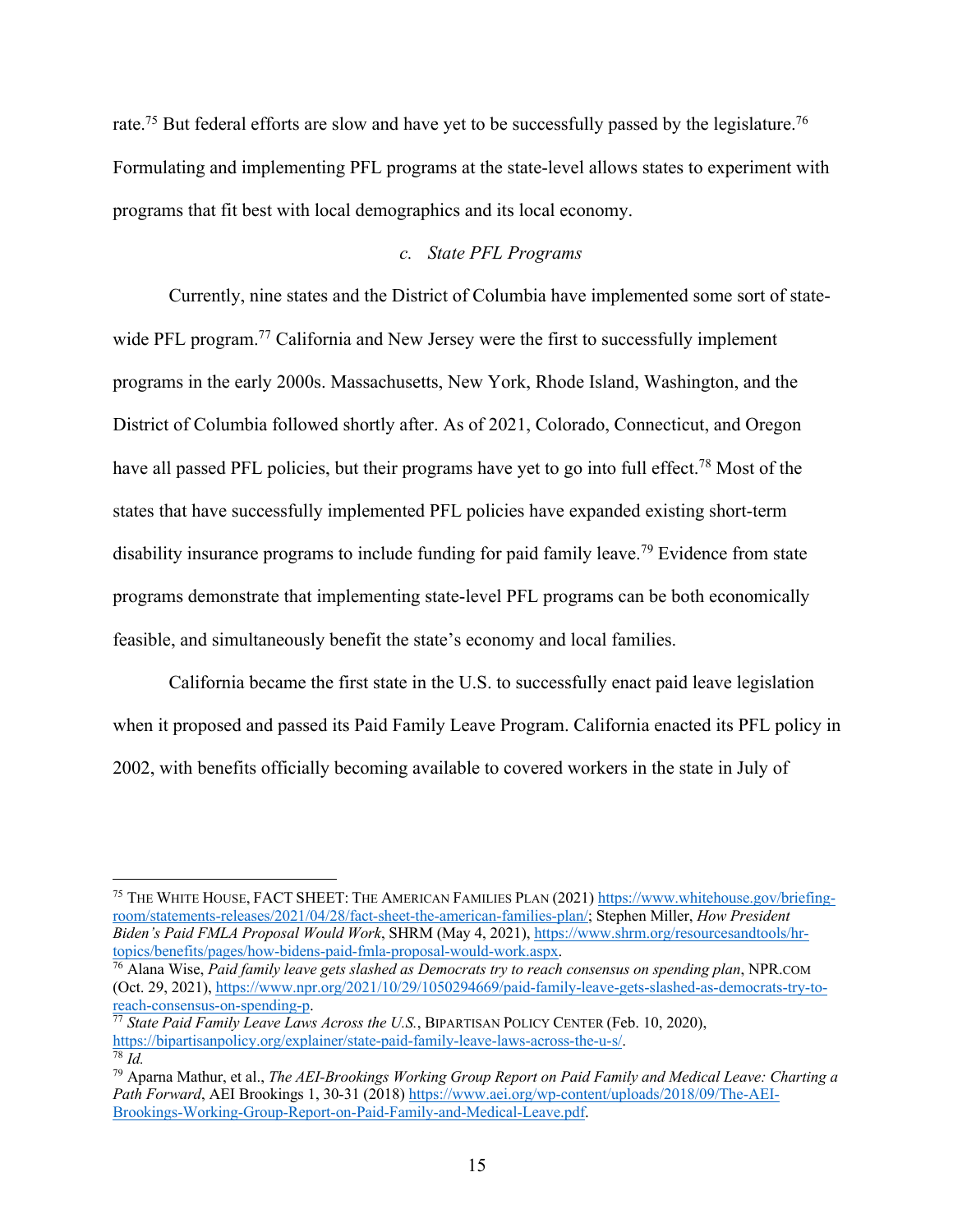2004.<sup>80</sup> The program provides up to eight weeks of paid leave for employees to "to care for a seriously ill family member, to bond with a new child, or to participate in a qualifying military event."<sup>81</sup> It is financed by workers who contribute to the program through the existing State Disability Insurance (SDI) benefit program, and provides a wage replacement rate of 60-70%.<sup>82</sup> Employees contribute to the program through a state-mandated payroll deduction with a set annual contribution rate which is a fixed percent of the worker's annual income.<sup>83</sup> The program covers all private sector employers, and some public employers. <sup>84</sup> Self-employed individuals and other public sector employers can choose to opt into coverage.<sup>85</sup>

Workers who qualify for the program are eligible for up to eight weeks of PFL benefits, which are to be used within a twelve-month period.<sup>86</sup> The benefits can be paid consecutively or split up while the employee is working part-time or intermittently.<sup>87</sup> To qualify, workers must be part- or full-time employees who contribute to SDI through payroll deductions, or self-employed and contribute to the Disability Insurance Elective Coverage program.<sup>88</sup> Under the program, time off to bond with a new child is "available to parents welcoming a new child into the family through birth, adoption, or foster care placement within the past [twelve] months."89 The state

<sup>80</sup> *Overview of California's Paid Family Leave Program*, STATE OF CAL. EMP. DEV. DEP'T 1, 5 (2021)

<sup>&</sup>lt;sup>81</sup> *Id.*; Jones, *supra* 1 at 3.<br><sup>82</sup> Overview of California's, *supra* note 80 at 5, 18.<br><sup>83</sup> *Id.* at 6.<br><sup>84</sup> State Paid Family & Medical Leave Insurance Laws Chart, NAT'L P'SHIP FOR WOMEN & FAMILIES 1, 13 (2021) https://www.nationalpartnership.org/our-work/resources/economic-justice/paid-leave/state-paid-family-leavelaws.pdf. 85*Id.*; Ward Williams, *Paid Family and Medical Leave (PFML) by State,* INVESTOPEDIA (Apr. 28, 2021),

https://www.investopedia.com/paid-family-and-medical-leave-by-state-5089907. 86 *Overview of California's*, *supra* note 80 at 10. 87 *Id*. 88 *Id.*

<sup>89</sup> *Id.*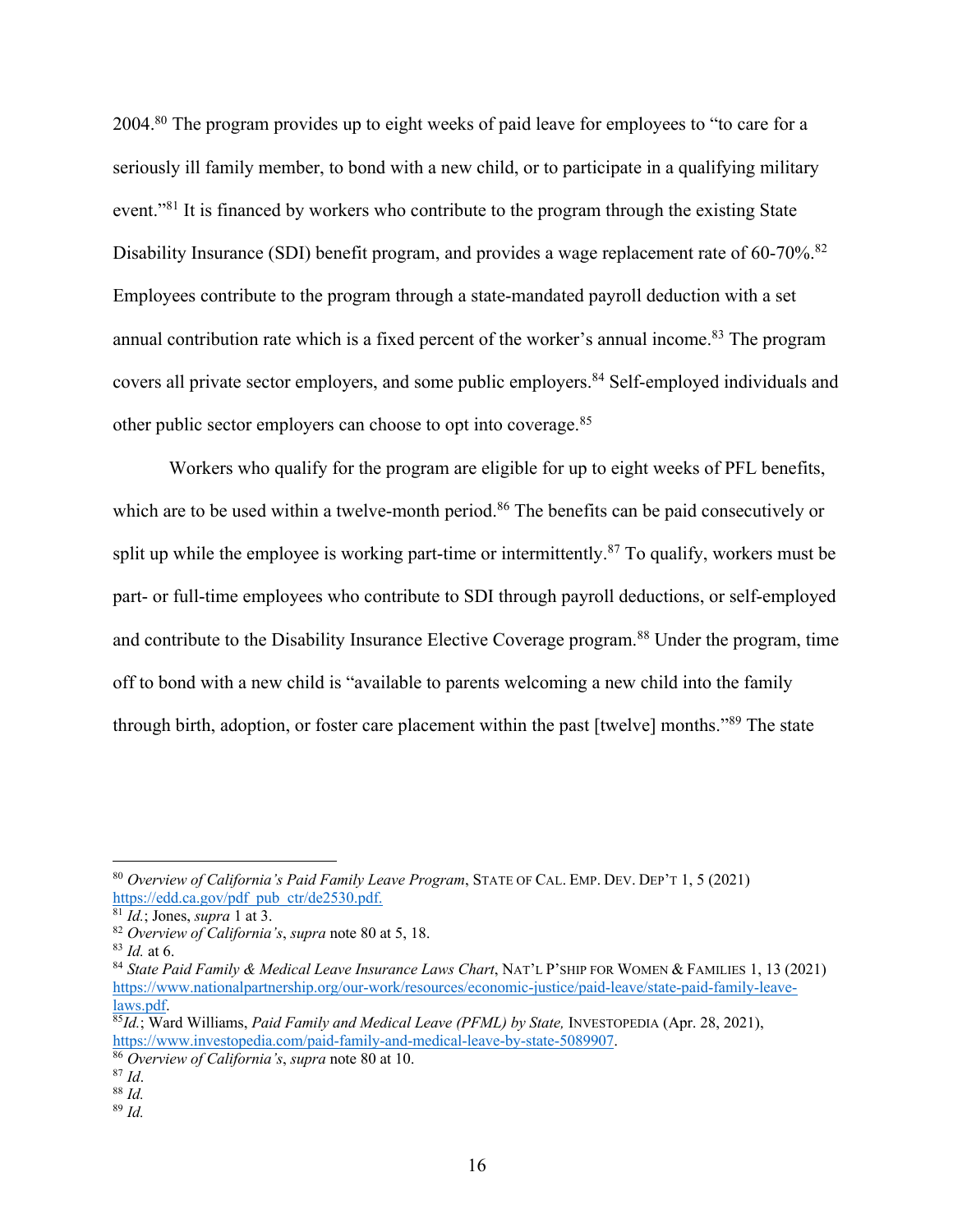defines a parent as an "individual, spouse, or registered domestic partner who will be serving as a parent for the child."90

California's PFL program has provided more than 18.7 million parents with paid leave to care for a new child or sick family member.<sup>91</sup> After almost two decades of consistent program implementation, California is one of the few states from which significant statistical evidence has been gathered regarding the economic and social effects on state-level PFL programs in the United States.

California's PFL had significant effects on the health and wellbeing of women and children. Following implementation of the PFL policy, use of maternity leave by women workers more than doubled in the state.<sup>92</sup> The average length of leave also increased from an average of three to six weeks.<sup>93</sup> This increase in leave taking and parental time with newborns improved working mother's mental health following birth, reduced low birth weight and premature births, increased rates of breastfeeding and on-time vaccinations, and contributed to an overall decline in infant mortality in the state.<sup>94</sup> Increased access to paid leave in California following implementation of its PFL program was associated with increased rate of exclusive and overall breastfeeding through the critical three, six, and nine months following birth.<sup>95</sup> A differences-in-

 $\frac{90}{91}$  *Id.* at 1.

<sup>&</sup>lt;sup>92</sup> Maya Rossin-Slater, et al., *The Effects of California's Paid Family Leave Program on Mothers' Leave-Taking and Subsequent Labor Market Outcomes*, 32 J. OF POL'Y ANALYSIS & MGMT. 224, 224 (2013).

<sup>93</sup> *Id.*; Charles L. Baum & Christopher J. Ruhm, *The Effects of Paid Family Leave in California on Labor Market Outcomes*, 35 J. OF POL'Y ANALYSIS & MGMT. 333, 338 (2016). 94 Jones, *supra* note 1 at 5; Rossin-Slater, *supra* note 92; Baum, *supra* note 93.

<sup>95</sup> Raub, *supra* note 29 at 2; Huang, Rui, and Yang Muzhe, *Paid maternity leave and breastfeeding practice before and after California's implementation of the nation's first paid family leave program*, 16 ECON. & HUM. BIOLOGY, 45, 45 (2015).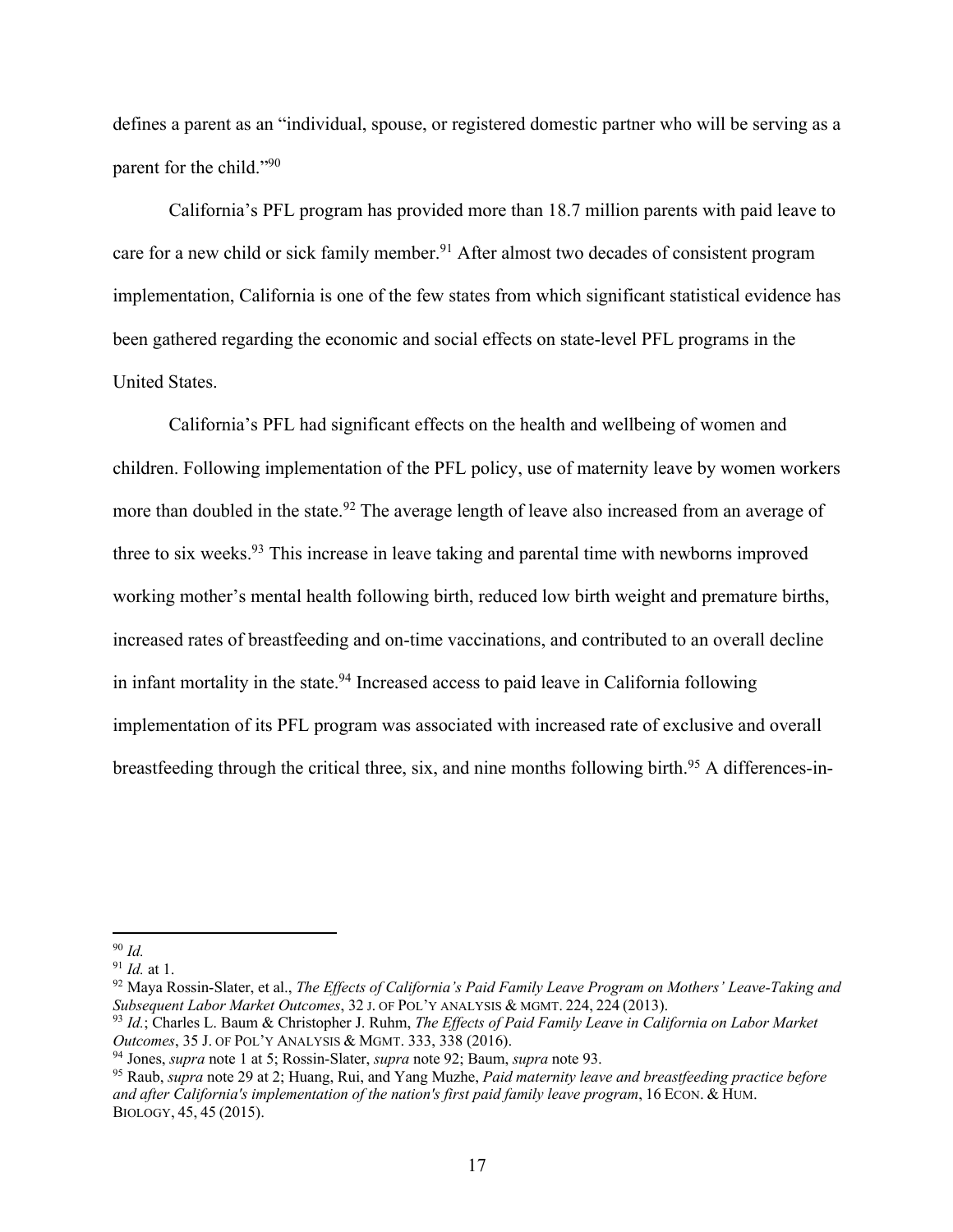differences study in the state found that implementation of the policy reduced child maltreatment and physical abuse.96

While increasing women's time at home, California's PFL program also increased women's participation and productivity in the workplace. Multiple studies that examined California's labor statistics before and after implementation of the program found that the work hours of mothers with 1- to 3-year-old children increased with access to paid parental leave by 10-17%.97 Access to leave was also strongly associated with higher work and employment probabilities for mothers nine to twelve months after the birth of a child.<sup>98</sup> In the year following a birth, mothers with access to PFL experienced 4.1% higher incomes and a 10.2% lower risk of poverty.<sup>99</sup> Prior to the state's PFL program, the birth of a child reduced the probability of a mother participating in the labor force by 28.5 percentage points.<sup>100</sup> Access to PFL for California mothers significantly increased labor market participation by more than 5% in the year of a birth, and remained significant for as long as five years after the birth.<sup>101</sup> Statistically significant effects were strongest among women with higher levels of education. For example, women with a bachelor's degree or higher experienced positive increases in their labor market participation after the birth of a child that was sustained for up to eight years.<sup>102</sup> The social and economic impacts of state-level PFL implementation are similarly striking in New Jersey.

<sup>96</sup> Raub, *supra* note 29 at 3; Joanne Klevens, et al., *Paid family leave's effect on hospital admissions for pediatric* 

<sup>&</sup>lt;sup>97</sup> Raub, *supra* note 29 at 5; Rossin-Slater, *supra* note 92; Baum, *supra* note 93.<br><sup>98</sup> Raub, *supra* note 29 at 5; Rossin-Slater, *supra* note 92; Baum, *supra* note 93.

<sup>99</sup> Jones, *supra* note 1 at 5.

<sup>100</sup> *Id.* at 10.

<sup>101</sup> *Id.* at 1,13. 102 *Id.* at 13.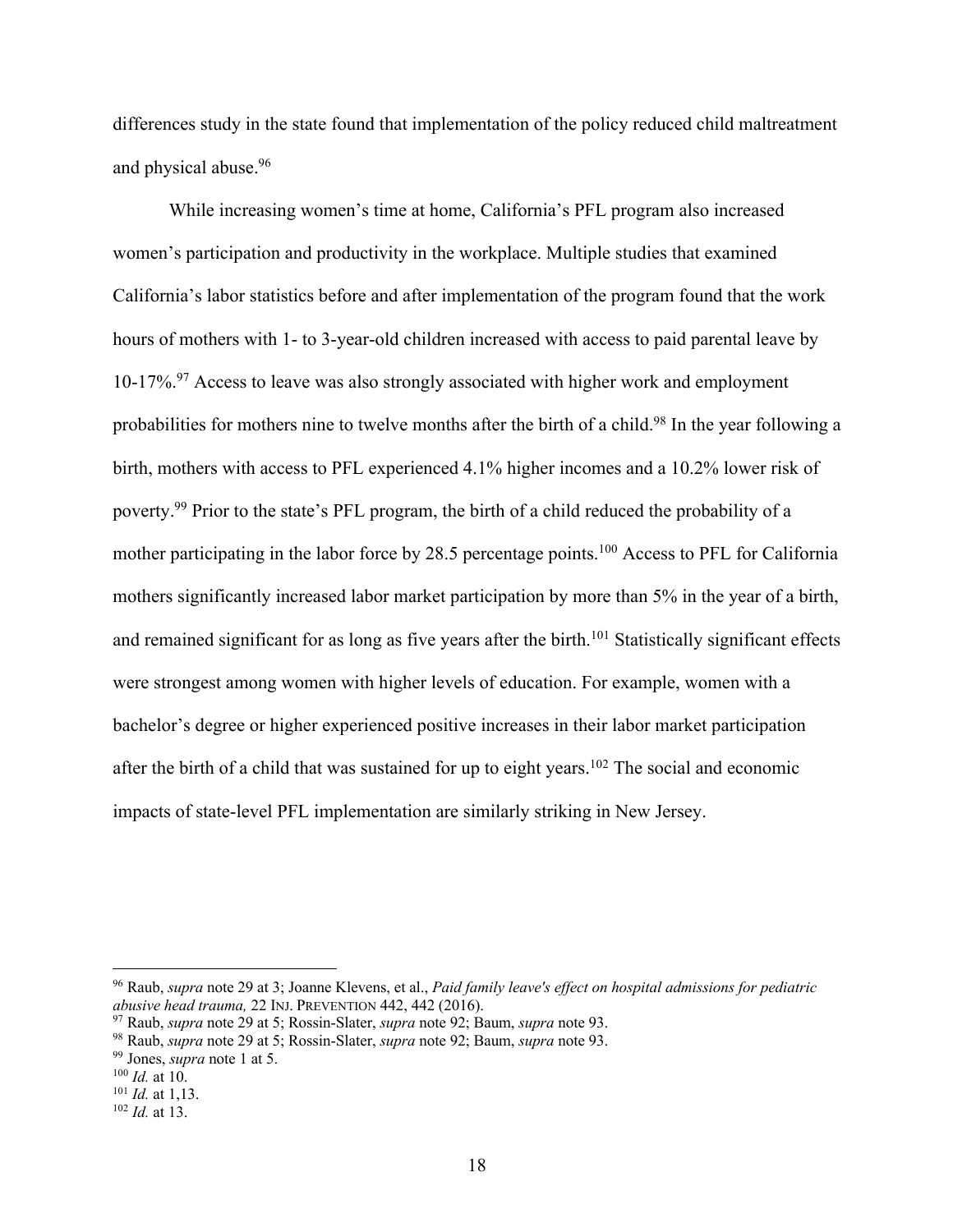New Jersey enacted its Paid Family Leave Act in 2009, becoming the second state in the U.S. to successfully implement its own PFL policy.<sup>103</sup> The Act established a statewide Family Leave Insurance (FLI) program built on the state's Temporary Disability Insurance (TDI) program in place since 1948.<sup>104</sup> The law allows parents to take time off to bond with a baby in the first twelve months after a birth or placement, or care for a seriously ill child, spouse, domestic partner, civil union partner, or parent.<sup>105</sup> The program provides workers with up to six weeks of paid leave to care for a new child or sick family member, with a wage replacement maximum set at \$524 per week.<sup>106</sup> In 2020, FLI was updated to allow for twelve weeks of paid leave, with a wage replacement rate of 85% of their normal weekly pay, or a max of \$881 per week.<sup>107</sup> The program is funded by employee payroll deductions set at a rate of 0.28% and capped at \$386.96 a year.108 FLI provides a monetary benefit, but no guarantee of job entitlement which is covered by the federal FMLA. The program covers all private and public sector employers.109

Like California's, New Jersey's PFL program had a measurable impact on women, children, and employers in the state. While increasing use and length of leave, FLI had

<sup>103</sup> Susan K. Livio, *Gov. Corzine signs Paid Family Leave Act*, NJ.COM (Apr. 2, 2019),

https://www.nj.com/news/2008/05/corzine\_signs\_family\_leave\_act.html; Washington State technically passed paid leave legislation in 2007, but it was unfunded and unable to be implemented until later. *See* Sharon Lerner & Eileen Appelbaum, *Business As Usual: New Kersey Employers' Experiences with Family Leave Insurance*, CTR. FOR ECON. & POL'Y RSRCH 1, 7 (2014) https://www.cepr.net/documents/nj-fli-2014-06.pdf. 104 Lerner, *supra* note 103 at 1.

<sup>105</sup> *Id.* at 7.

<sup>106</sup> *New Jersey Paid Family Leave Programs*, THE STANDARD, https://www.standard.com/employer/pfl/new-jersey (last visited Dec. 14, 2021).

<sup>107</sup> Samantha Marcus, *Paid family leave benefits just got more generous in N.J. Here are the details*, NJ.COM (Jul. 1, 2020), https://www.nj.com/politics/2020/07/paid-family-leave-benefits-just-got-more-generous-in-nj-here-are-thedetails.html.<br><sup>108</sup> *Family Leave Insurance FAQs*, STATE OF N.J. DIV. OF TEMP. DISABILITY AND FAM. LEAVE INS.,

https://www.myleavebenefits.nj.gov/worker/fli/#:~:text=How%20the%20Program%20Is%20Funded,earned%20duri<br>ng%20this%20calendar%20year (last visited Dec. 14 2021).

<sup>&</sup>lt;sup>109</sup> State Paid Family & Medical Leave Insurance Laws Chart, supra note 84 at 13.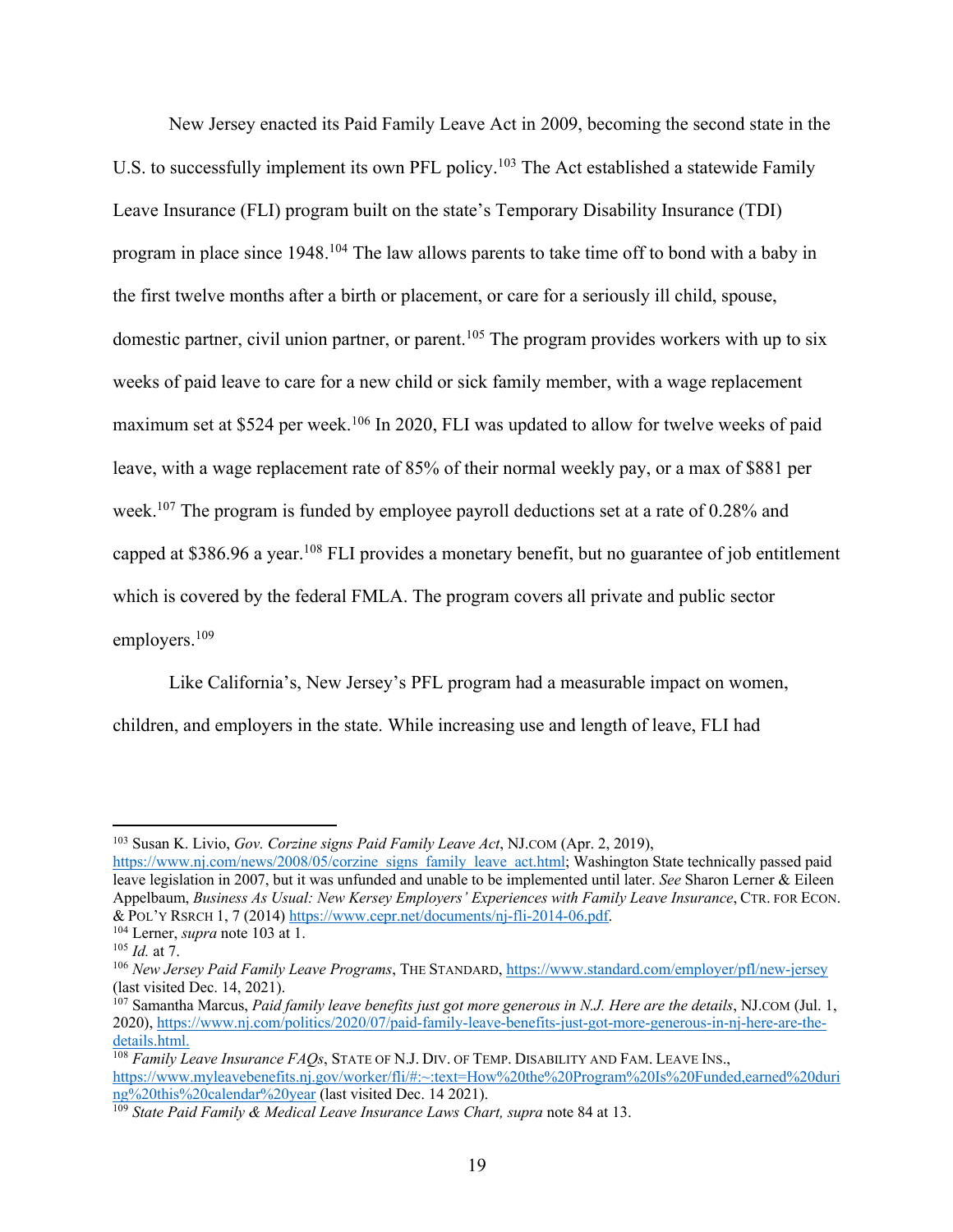significant positive effects on women's labor force participation.<sup>110</sup> Access to paid leave in New Jersey offset 50% or more of the maternal labor market detachment for up to six years after the birth of a child.<sup>111</sup> For highly educated women, access to PFL increased labor force participation by as much as 22 percentage points. A New Jersey study examining employer's experiences with the state's FLI implementation found that no employer reported any negative effects on productivity or turnover following implementation. <sup>112</sup> Only two out of eighteen participating employers felt that the program negatively affected its profitability, but no employer felt that the program was abused or unduly increased administrative work.<sup>113</sup>

As of 2021, California and New Jersey are joined by seven other states and the District of Columbia in successfully passing and implementing PFL policies.114 Sixteen more states have PFL legislation currently pending.<sup>115</sup> Around the world, the United States remains the single exception to the fact that all industrialized high-income countries provide paid leave for the critical need of childbirth and childrearing. In an increasingly virtual and competitive global market, states are realizing they do not want to be left behind in the international battle for talent and teams. Utah, however, is a unique state with unique demographics, history, politics, and values. Utah prides itself as a family-friendly state with a booming economy that is quickly becoming a safe haven for individuals and families fleeing overcrowded and dangerous coastal cities. However, Utah similarly should not be left behind in this international movement of addressing the work-family conflict. Part 2 will examine the state of women and the workforce in

<sup>&</sup>lt;sup>110</sup> Jones, *supra* note 1 at 14.<br><sup>111</sup> Jones, *supra* note 1 at 14.<br><sup>112</sup> Lerner, *supra* note 103 at 1.<br><sup>113</sup> *Id.* at 2.<br><sup>114</sup> State Paid Family Leave Laws Across the U.S., *supra* note 77.<br><sup>115</sup> *Id*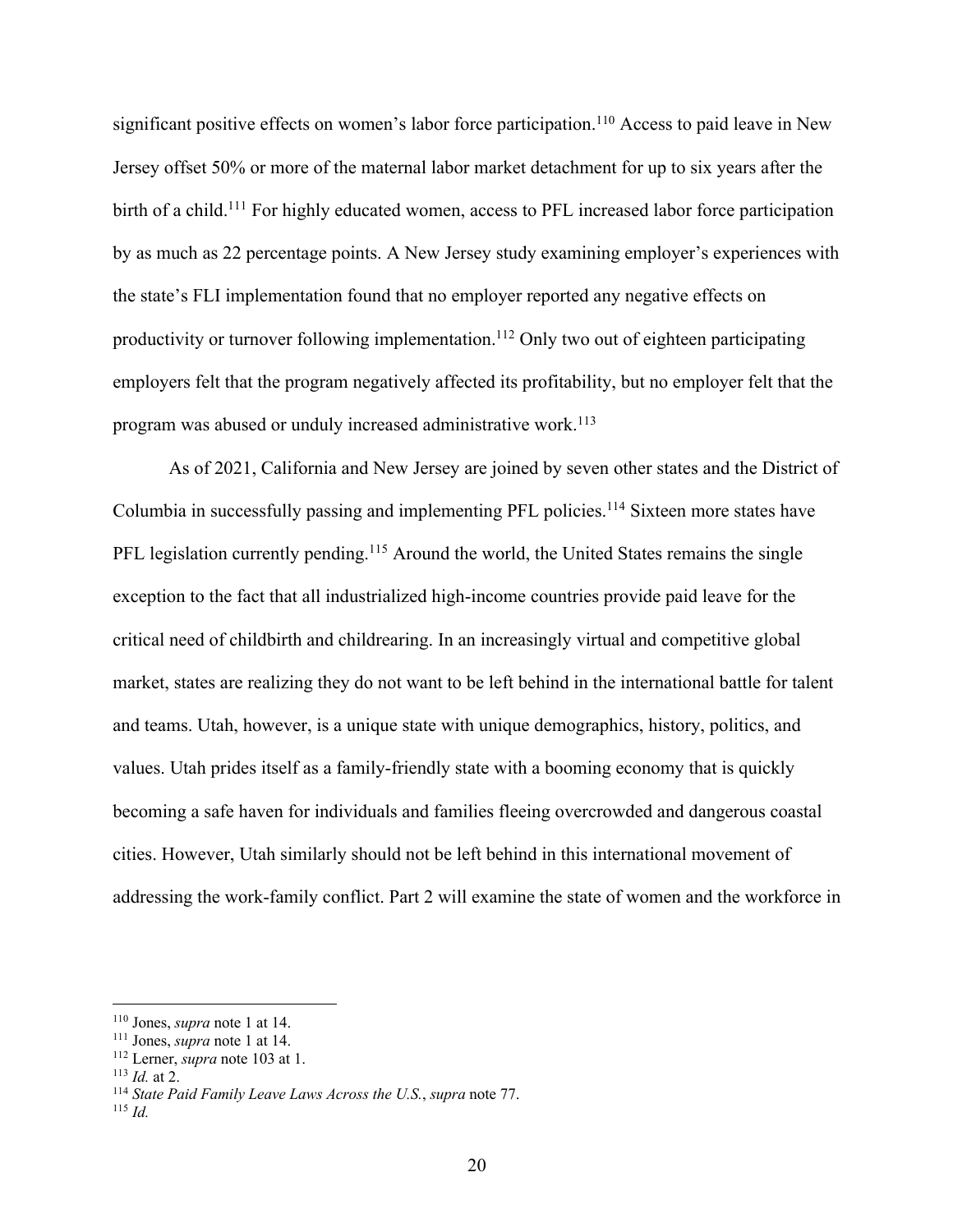Utah and propose an economically feasible and economically necessary recommendation for PFL in the state.

## **PART II: Paid Family Leave in Utah**

#### 1. Utah: The Worst State for Women

For the past four consecutive years, Utah has ranked as the single worst state for women in the United States.<sup>116</sup> In an annual, nationwide survey conducted by WalletHub, all fifty states are scored across seventeen key indicators of gender equality.<sup>117</sup> The indicators compared states' treatment of women in three key areas: 1) workplace environment, 2) education and health, and 3) political empowerment.<sup>118</sup> Based on total score, Utah fell into 50<sup>th</sup> place, making it the "worst" state for women's equality" in the nation.<sup>119</sup> According to the study, Utah had the largest work hours gap between men and women, the largest educational attainment gap, the second largest political representation gap, and the fourth and fifth largest income and executive positions gap. $120$ 

Utah has had one of the largest gender wage and work hours gaps in the country for more than three decades.<sup>121</sup> Utah women on average make about  $70\%$  of what Utah men make, which is significantly lower than the gap nationally for women, which is around 82% of what men

<sup>116</sup> Becky Jacobs, *Utah ranked worst state for women's equality – again,* THE SALT LAKE TRIBUNE (Aug. 23, 2021), https://www.sltrib.com/news/2021/08/23/utah-ranked-worst-state/. 117 Adam McCann, *Best & Worst States for Women's Equality,* WALLETHUB (Aug. 23, 2021),

https://wallethub.com/edu/best-and-worst-states-for-women-equality/5835. 118 *Id.* 

 $119$  *Id.* 

 $120$  *Id.* 

<sup>&</sup>lt;sup>121</sup> Becky Jacobs, *Fact-checking Utah's reputation as the worst state for women's equality*, THE SALT LAKE TRIBUNE (July 7, 2021), https://www.sltrib.com/news/2021/07/07/fact-checking-utahs/.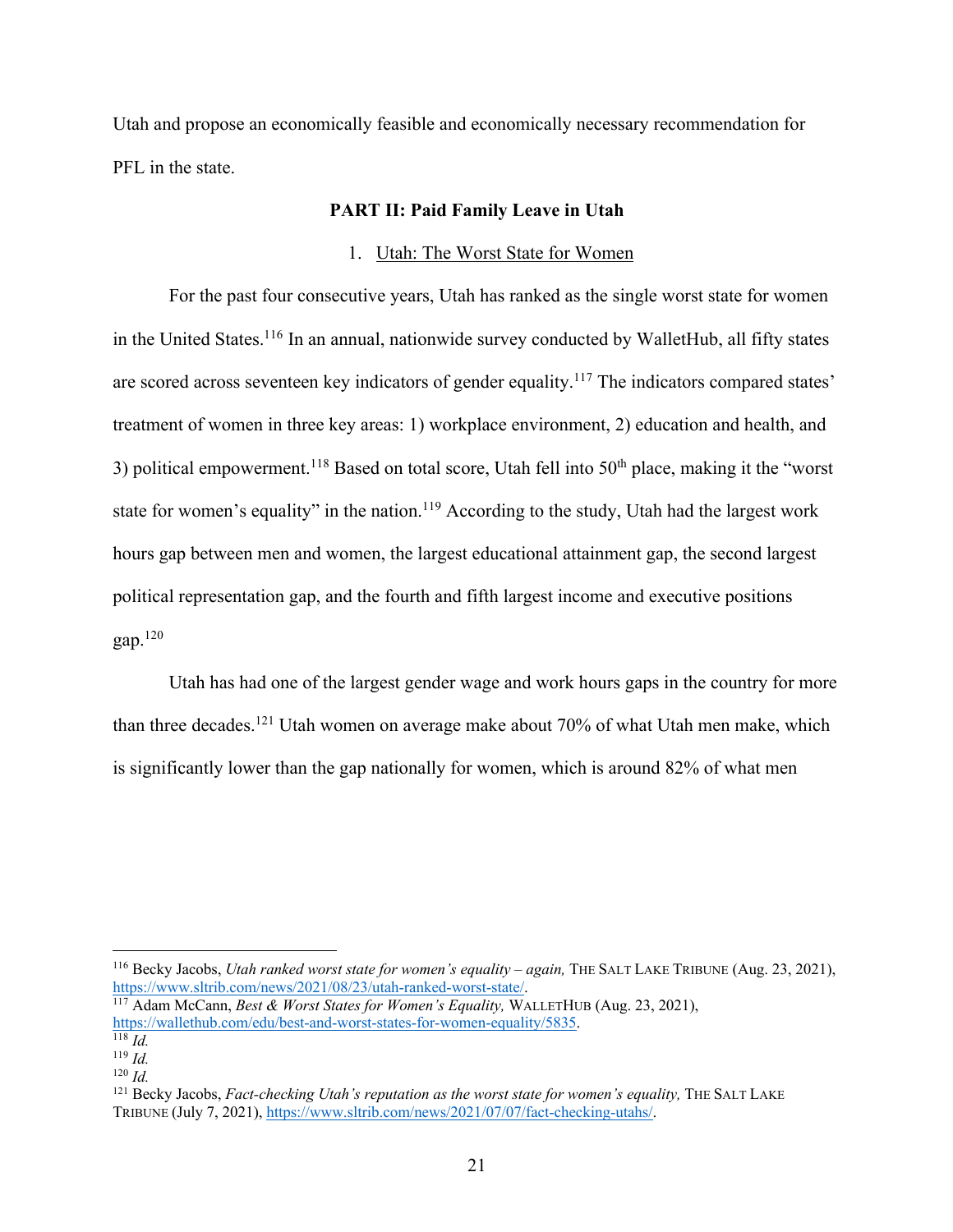make.<sup>122</sup> More women in Utah than men live in poverty.<sup>123</sup> Although Utah women are more likely to work than the national average, age and marital status significantly impact women's employment rate in the state. Utah women's labor force participation falls well below the national average from ages 25-45, when many women begin having children.<sup>124</sup> Married women in Utah are similarly less likely to participate in the labor force than the national average.<sup>125</sup>

While many women in the state may be voluntarily choosing to stay home with small children, state-focused research reveals a large population of women with children that would stay in the workforce if they could.<sup>126</sup> In a recent statewide poll conducted by the Utah Women and Leadership Project (UWLP), Utah women specified that both low wages and gender role expectations were their two primary challenges in the state.<sup>127</sup> Over 53% of survey respondents said that they believe women in Utah have an overall lower status than men.<sup>128</sup> In 2017, the Utah State Women in the Economy Commission conducted a series of focus groups in order to examine the experiences of Utah women in work and educational pursuits.<sup>129</sup> The research found that women's workforce participation was primarily dependent on the quality and availability of childcare, and access to flexible workplace policies and paid leave benefits.130 The overall

<sup>122</sup> Jenny Rollins, *Utah's gender wage gap one of the widest in the nation, USU study shows*, KSL.COM (Oct. 5, 2021), https://www.ksl.com/article/50256062/utahs-gender-wage-gap-one-of-widest-in-the-nation-usu-study-shows; Rebecca Winkel, et al., *Utah Gender Wage Gap: A 2021 Update*, UTAH WOMEN & LEADERSHIP PROJECT (2021),

https://www.usu.edu/uwlp/files/snapshot/31.pdf.<br><sup>123</sup> *Status of Women in the States: The Economic Status of Women in Utah*, INST. FOR WOMEN'S POL'Y RSRCH,<br>https://statusofwomendata.org/wp-content/themes/witsfull/factsheet

<sup>&</sup>lt;sup>124</sup> Susan R. Madsen, *Utah Women Stats: Labor Force Participation Among Utah Women*, UTAH WOMEN & LEADERSHIP PROJECT 1, <sup>1</sup> (2016), https://www.usu.edu/uwlp/files/snapshot/17.pdf. 125 *Id.* 

<sup>&</sup>lt;sup>126</sup> Becky Jacobs, *Utah women work part time at highest rate in U.S.*, THE SALT LAKE TRIBUNE (Dec. 11, 2019), https://www.sltrib.com/news/2019/12/11/utah-women-work-part-time/.

https://winkel, *supra* note 122.<br><sup>128</sup> Becky Jacobs, *More than half of Utah women think they have a lower status than men in the state*, THE SALT<br>LAKE TRIBUNE (Nov. 20, 2019), https://www.sltrib.com/news/2019/11/20/utah-

<sup>&</sup>lt;sup>129</sup> Dianne Meppen & Anna Bergevin, *The Status of Women in Utah: Economic Choices and Challenges*, WOMEN IN THE ECON. COMM'N 1, 2-4 (2017) https://www.utah.gov/women/documents/Status-of-Women-in-Utah-2017.pdf. 130 *Id.*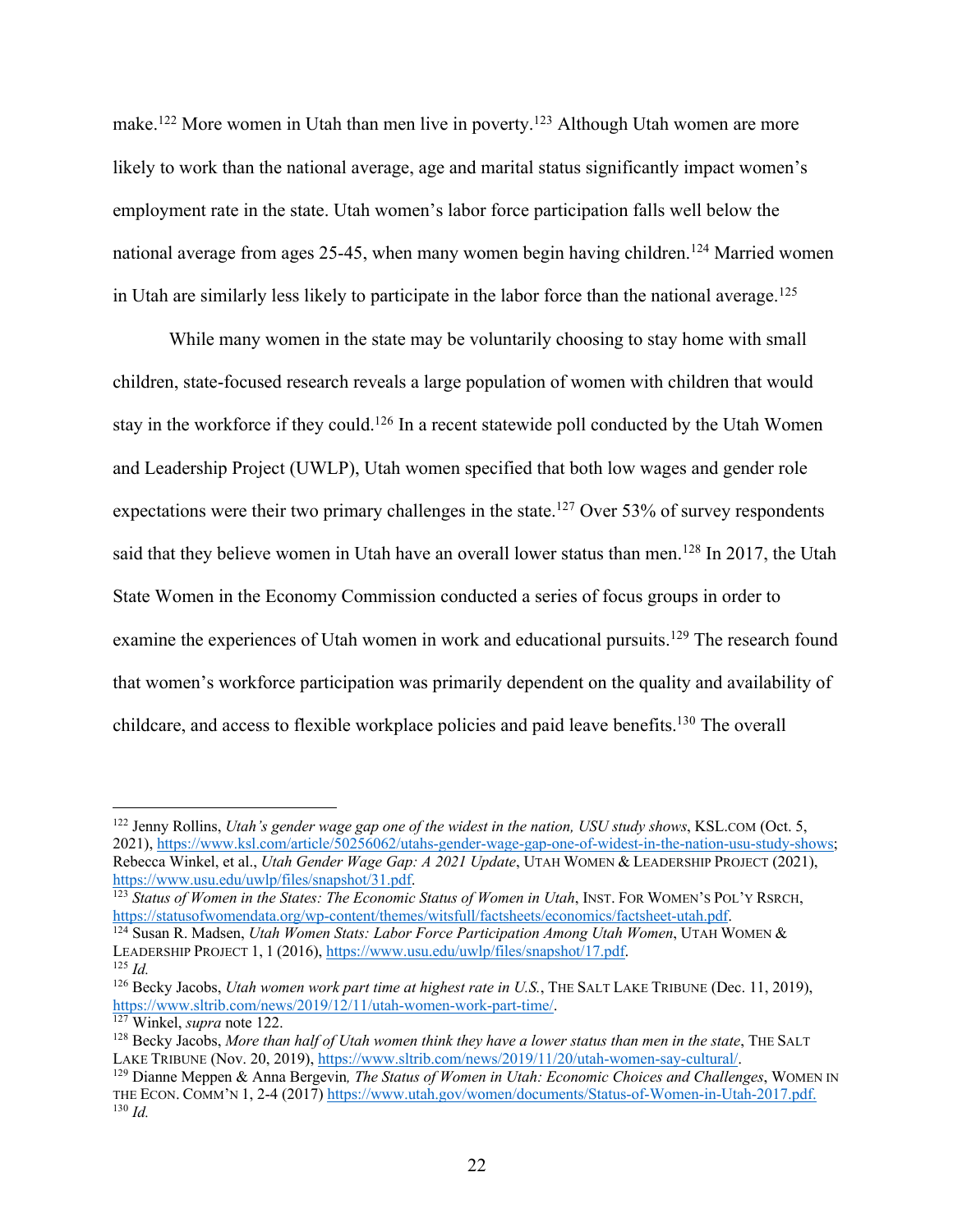consensus was that women in Utah lacked affordable access to childcare and had difficulty finding flexible workplaces that allowed for paid medical or family leave. Compounded with particularly low wages, many Utah women who wish to work outside the home either leave the workforce or do not reenter the workforce due to the cost-prohibitive nature of childcare and lack of flexible leave policies.<sup>131</sup>

#### 2. Utah-Specific Considerations

Implementing a PFL policy like that in California or New Jersey could effectively address the challenges Utah women face within the work-family conflict. However, Utah is not California or New Jersey. Utah is a unique state with a uniquely religious political history and values. It is also experiencing significant economic and demographic changes as the state grapples with the ongoing COVID-19 pandemic while continuing to be the fastest growing state in the nation.132 Some significant Utah-specific considerations that will influence implementation of a PFL policy include the influence of the LDS church, the development of Utah's Silicon Slopes, and the recession brought on by the COVID-19 pandemic.

# *a. LDS Church*

The state of Utah was founded by members of the Church of Jesus Christ of Latter-day Saints (LDS Church).<sup>133</sup> Members of the LDS Church currently make up 68.55% of the state's total population.<sup>134</sup> In the legislature, that percentage is even greater, with Latter-day Saints taking up nine out of every ten seats.<sup>135</sup> The LDS Church is proudly pro-family. A Pew Research

 $131$  *Id.* 

<sup>132</sup> Larry D. Curtis, *Utah is the fastest growing state, according to new census data*, KUTV.COM (Apr. 26, 2021), https://kutv.com/news/local/utah-is-the-fastest-growing-state-according-to-new-census-data.

<sup>133</sup> *Mormon Population by State 2021,* WORLD POPULATION REVIEW https://worldpopulationreview.com/staterankings/mormon-population-by-state (last visited Dec. 14, 2021). <sup>134</sup> *Id.* 

<sup>&</sup>lt;sup>135</sup> Lee Davidson, *Latter-day Saints are overrepresented in Utah's Legislature, holding 9 out of every 10 seats*, THE SALT LAKE TRIBUNE (Jan. 19, 2021), https://www.sltrib.com/news/politics/2021/01/14/latter-day-saints-are/.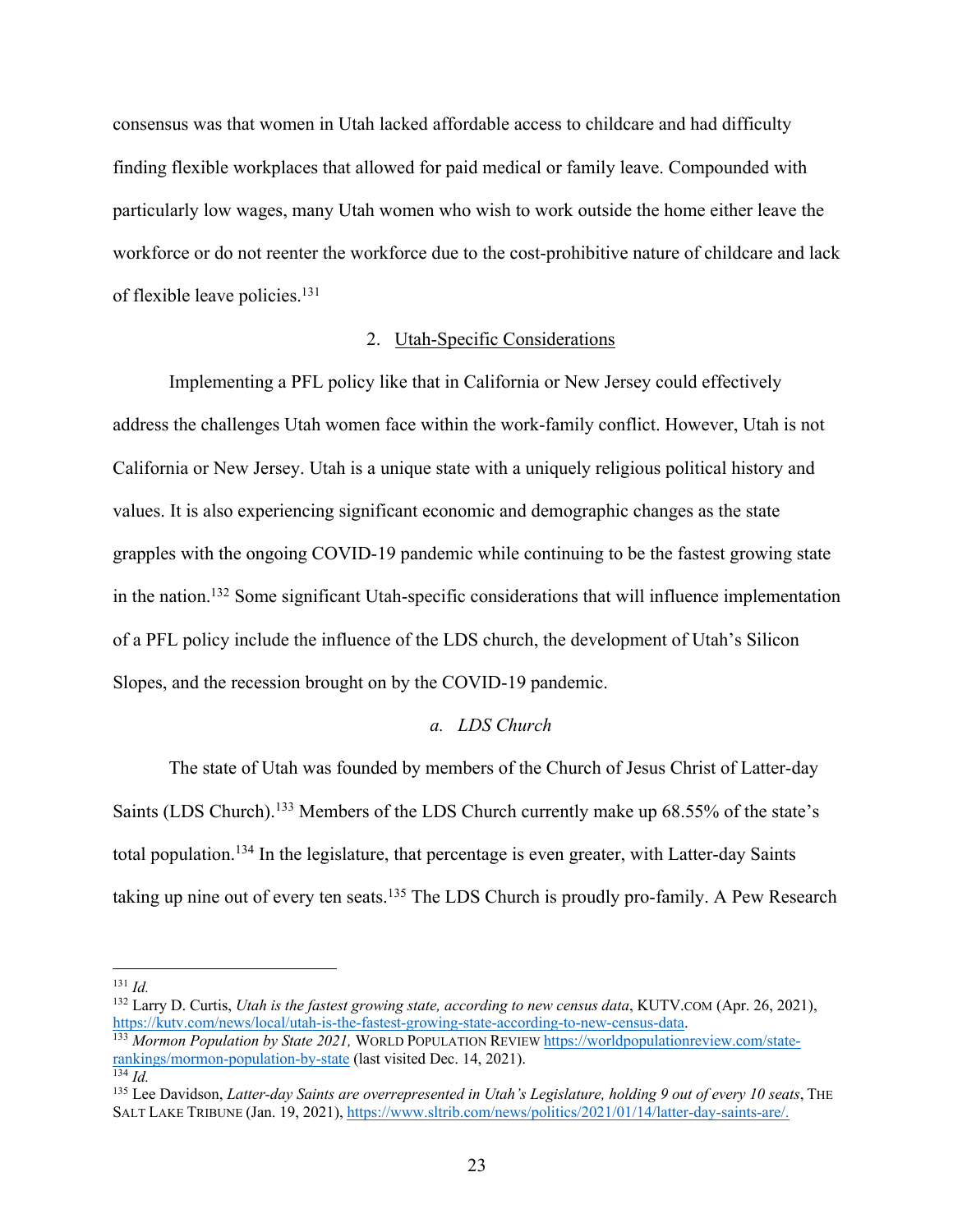Center survey found that 81% of members of the Church agreed that being a good parent is one of the most important things in life.<sup>136</sup> The Church has published a declaration on the family which proclaims that "family is ordained of God" and that "[h]usband and wife have a solemn responsibility to love and care for each other and for their children."137 The Church unequivocally promotes traditional family-centered gender roles, proclaiming that "fathers are to preside over their families . . . and are responsible to provide the necessities of life and protection for their families" while "[m]others are primarily responsible for the nurture of their children."<sup>138</sup> But the proclamation continues by stating that mothers and fathers are to work together as equal partners.139 The proclamation concludes by calling upon all "responsible citizens and officers of government" around the world to design and promote measures which "strengthen the family as the fundamental unity of society."140

While more conservative religious voices have not traditionally supported measures which help women stay in the workforce, the LDS Church's beliefs on family and pro-family policies align well with the goals of paid family leave. The Church's strong emphasis on family has likely contributed to Utah's record high fertility rates for most of its history.<sup>141</sup> While Utah's fertility rate has begun to decline in recent years, the state still has the largest average household size in the nation and is generally younger and more fertile than other states.<sup>142</sup> In addition to high fertility and average household size, Utah also has a particularly high percentage of women

<sup>&</sup>lt;sup>136</sup> Aleksandra Sandstrom, *6 facts about U.S. Mormons*, PEW RSRCH CTR. (Sep. 30, 2016), https://www.pewresearch.org/fact-tank/2016/09/30/6-facts-about-u-s-mormons/.

<sup>&</sup>lt;sup>137</sup> The Family: A Proclamation to the World, THE CHURCH OF JESUS CHRIST OF LATTER-DAY SAINTS https://www.churchofjesuschrist.org/study/scriptures/the-family-a-proclamation-to-the-world/the-family-aproclamation-to-the-world?lang=eng. 138 *Id.* 

<sup>139</sup> *Id.*

<sup>140</sup> *Id.*

<sup>141</sup> Kem C. Gardner Policy Institute*, Fact Sheet: Fertility in Utah: Recent Changes*, UNIV. OF UTAH 1 (2021), https://gardner.utah.edu/wp-content/uploads/Fertility-FS-June2021.pdf?x71849. 142 Kem C. Gardner Policy Institute*, supra* note 5.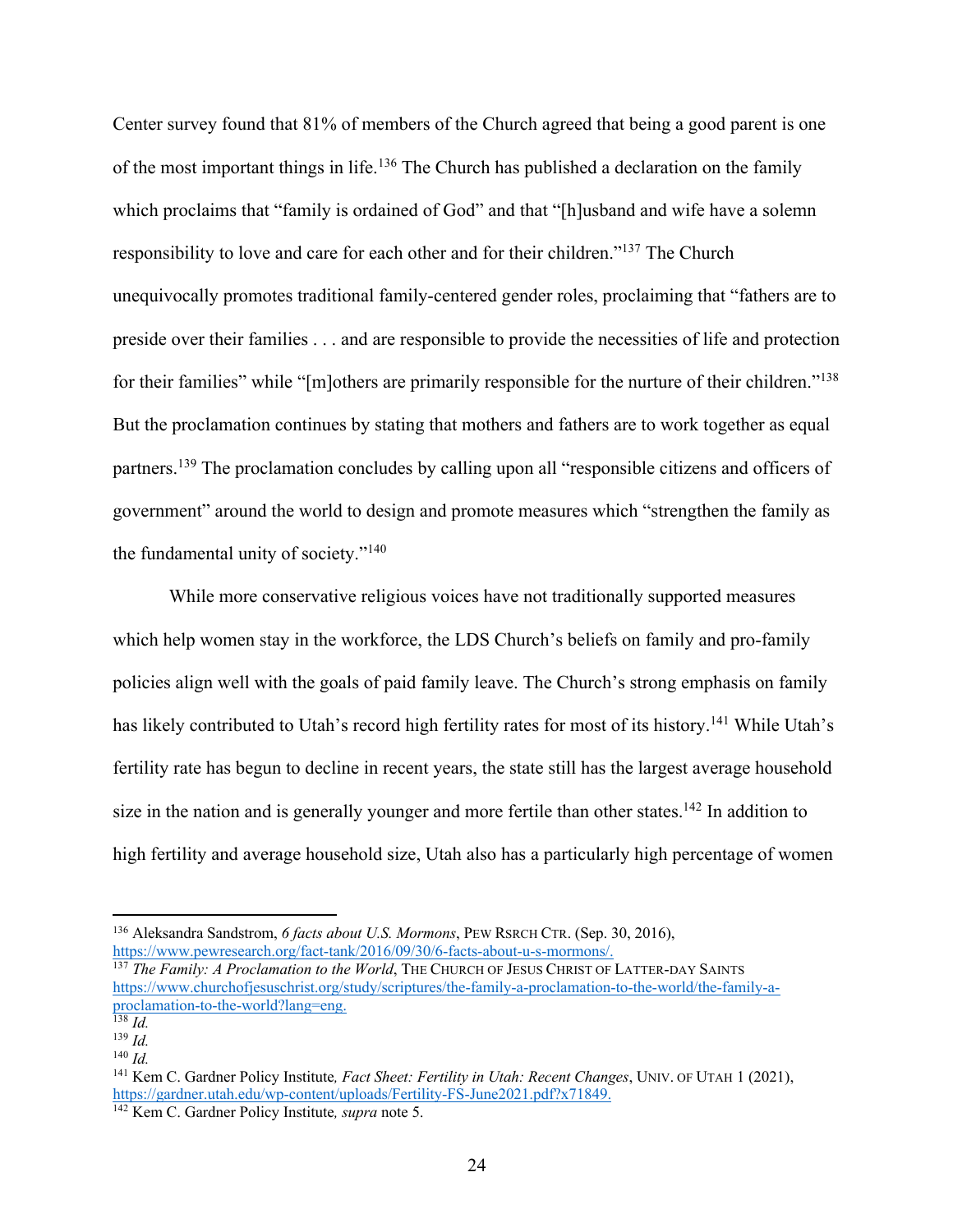who participate in the state's labor force.<sup>143</sup> High fertility rates combined with a high labor force participation rate means that men and women in Utah experience a particularly high level of work-family conflict in their daily life. The LDS Church, one of the largest employers in the state, has keenly recognized this struggle and offers its own paid maternity and paternity leave benefits to all of its employees starting in 2017.<sup>144</sup> The updated benefit plan includes up to six weeks of paid maternity leave, one week of paid paternity leave, and a short-term disability plan.145 A senior leader in the church, Elder Quentin L. Cook of the Quorum of the Twelve Apostles, said in a statement: "I would hope that Latter-day Saints would be at the forefront in creating an environment in the workplace that is more receptive and accommodating to both men and women."146

The LDS Church has thus demonstrated that its values and doctrines align with the provision of paid family and medical leave. The new paid parental leave benefit for employees of the church, while limited, will work to support mothers who choose to work outside of the home, rather than punishing them. The state of Utah, with a large population of LDS citizens and LDS legislators, is in a prime position to adopt a more comprehensive PFL policy for the entire state.

#### *b. Silicon Slopes*

In addition to the LDS Church, another significant social and economic influence in Utah is the growth of Utah Valley's "Silicon Slopes." Back in 2018, *Forbes* labeled Salt Lake City, Utah as "Tomorrow's Tech Mecca", and since then Utah has experienced an influx of business

<sup>&</sup>lt;sup>143</sup> Madsen, *supra* note 124.<br><sup>144</sup> Sarah Jane Weaver, *New Church Employee Benefits Include Paid Maternity Leave*, THE CHURCH OF JESUS CHRIST OF LATTER-DAY SAINTS (June 28, 2017), https://www.churchofjesuschrist.org/church/news/new-churchemployee-benefits-include-paid-maternity-leave-dress-slacks-for-women?lang=eng. 145 *Id.* 

<sup>146</sup> Sarah Pulliam Bailey, *Mormon Church starts offering paid maternity leave, changes dress code*, THE WASH. POST (June 28, 2017), https://www.washingtonpost.com/news/acts-of-faith/wp/2017/06/28/mormon-church-startsoffering-paid-maternity-leave-changes-dress-code/.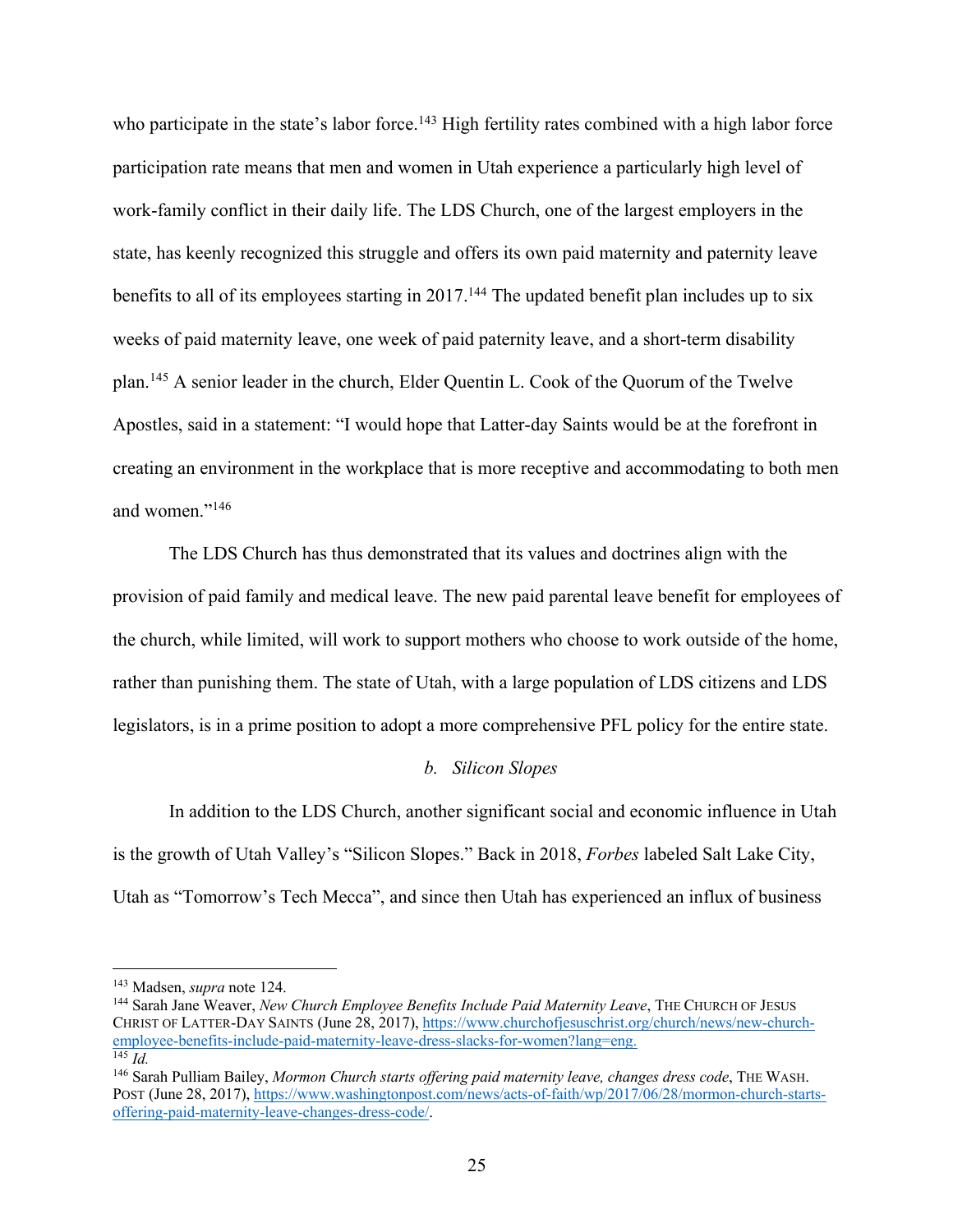investment from various large, multinational corporations.147 As an emerging competitor to California's "Silicon Valley," Utah's expanding tech presence has attracted top tech businesses and top talent employees.<sup>148</sup> Just in the past three years, Utah has seen large tech corporations like Adobe and eBay break ground on new multi-million-dollar facilities in its state.<sup>149</sup> Individuals and families are migrating to Utah in large number to take advantage of the state's strong business climate.<sup>150</sup> Utah has consistently been the fastest growing state in the nation over the past decade and continues to experience significant demographic shifts as highly educated and successful individuals and families from large coastal cities seek out a new lifestyle in the conservative interior state.151

The rise of Silicon Slopes has brought new ideologies to the state causing some tech industry leaders to ask for more socially inclusive legislation in the state. In 2021, Utah's booming tech industry created its own political action committee – Slopes PAC – to help represent its interests in the Utah state legislature.152 The PAC will focus on supporting or opposing candidates for office, ballot initiatives, legislation, and policy focused on economic and workforce issues.<sup>153</sup> Tech industry lobbyist and CEO of the newly formed PAC, Sunny

<sup>147</sup> James Faris, *Why Salt Lake City is Being Coined "Silicon Slopes"*, CSQ (June 16, 2020), https://csq.com/2020/06/why-salt-lake-city-is-being-coined-silicon-slopes/#.YYxRR73MI6V. 148 *Id.* 

<sup>149</sup> *Id.*

<sup>150</sup> *See* Curtis, *supra* note 132; Ron Starner, *Utah: The Best State for Business*, BUSINESS IN UTAH: BUSINESS ELEVATED GUIDE https://siteselection.com/cc/utah/2018/business-climate-overview-utah-the-best-state-forbusiness.cfm. 151Faris, *supra* note 147; Chris Dorsey, *America's Mass Migration Intensifies As "Leftugees" Flee Blue States And* 

*Counties For Red*, FORBES (Mar. 17, 2021), https://www.forbes.com/sites/chrisdorsey/2021/03/17/americas-massmigration-intensifies-as-leftugees-flee-blue-states-and-counties-for-red/?sh=3983efd63146.

April 28). *See also* Robert J. DeBry & Associates, *Where are all the new Utah move-ins coming from? Here's a breakdown,* KSL.COM (Apr. 28, 2021), https://www.ksl.com/article/50155808/where-are-all-the-new-utah-moveins-coming-from-heres-a-breakdown. 152 Ben Winslow, *Silicon Slopes launches political action committee aimed at Utah's Capitol Hill*, FOX13 SALT

LAKE CITY (Aug. 2, 2021), https://www.fox13now.com/news/local-news/silicon-slopes-launches-political-actioncommittee-aimed-at-utahs-capitol-hill.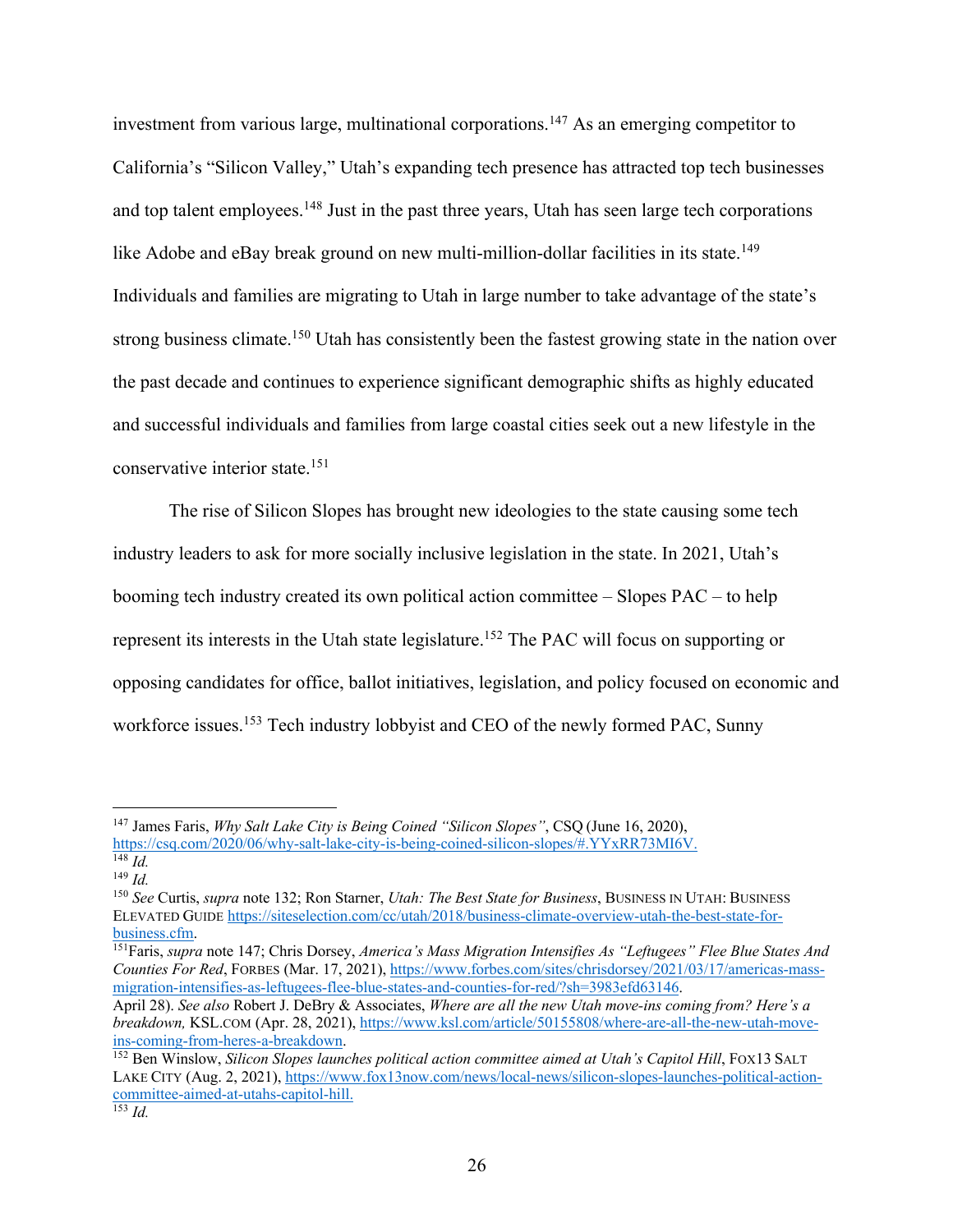Washington, has stated that she would like to see the state Capitol adopt more socially inclusive legislation to improve Utah's reputation and image outside of the state.<sup>154</sup> Washington and Slopes Pac hope to see Utah's tech industry continue to grow and compete with larger tech markets outside of the state, but realize that to do so Utah needs to be more welcoming to individuals and organizations that don't fit the traditional Utah mold.<sup>155</sup>

Many of Silicon Slope's tech start-ups offer their own paid family and medical leave benefits in order to compete for talent within the market. Following tech giants like Netflix, Adobe, and Facebook<sup>156</sup>, tech company Weave in Lehi, Utah began offering three months of paid maternity leave and six weeks of paid paternity leave in 2018.157 Utah-based software startup Domo offers ten weeks of paid maternity leave and two weeks of paid paternity leave.<sup>158</sup> However, unlike large tech companies in California, Utah-based companies lack any sort of government support or incentive for offering paid parental or medical leave. Implementation of a state PFL policy could help address the Slopes PAC's concerns over Utah's lack of socially inclusive legislation, and remedy Utah's reputation as the worst state for women employees. Additionally, a state PFL policy could help support Utah's growing Silicon Slopes stay competitive with large coastal companies, and simultaneously make provision of such benefits more feasible for smaller startups.

#### *c. COVID-19*

<sup>154</sup> Sonja Hutson, *Tech Sees Bigger Opportunity in Utah – If the State Works on Its Image*, NPR.COM (May 4, 2021), https://www.npr.org/2021/05/04/991943295/tech-sees-bigger-opportunity-in-utah-if-the-state-works-on-its-image. 155 *Id.* 

<sup>156</sup> Barbara Ortutay, *After Netflix, Adobe extends parental leave policy*, KSL.COM (Aug. 10, 2015), https://www.ksl.com/article/35892634/after-netflix-adobe-extends-parental-leave-policy. 157 Heather Simonsen, *Utah company pioneers family-friendly workplace with family leave package*, KSL.COM (Oct.

<sup>6, 2018),</sup> https://www.ksl.com/article/46401809/utah-company-pioneers-family-friendly-workplace-with-familyleave-package. 158 *Our Benefits*, DOMO https://www.domo.com/company/careers/culture (last visited Dec. 14, 2021).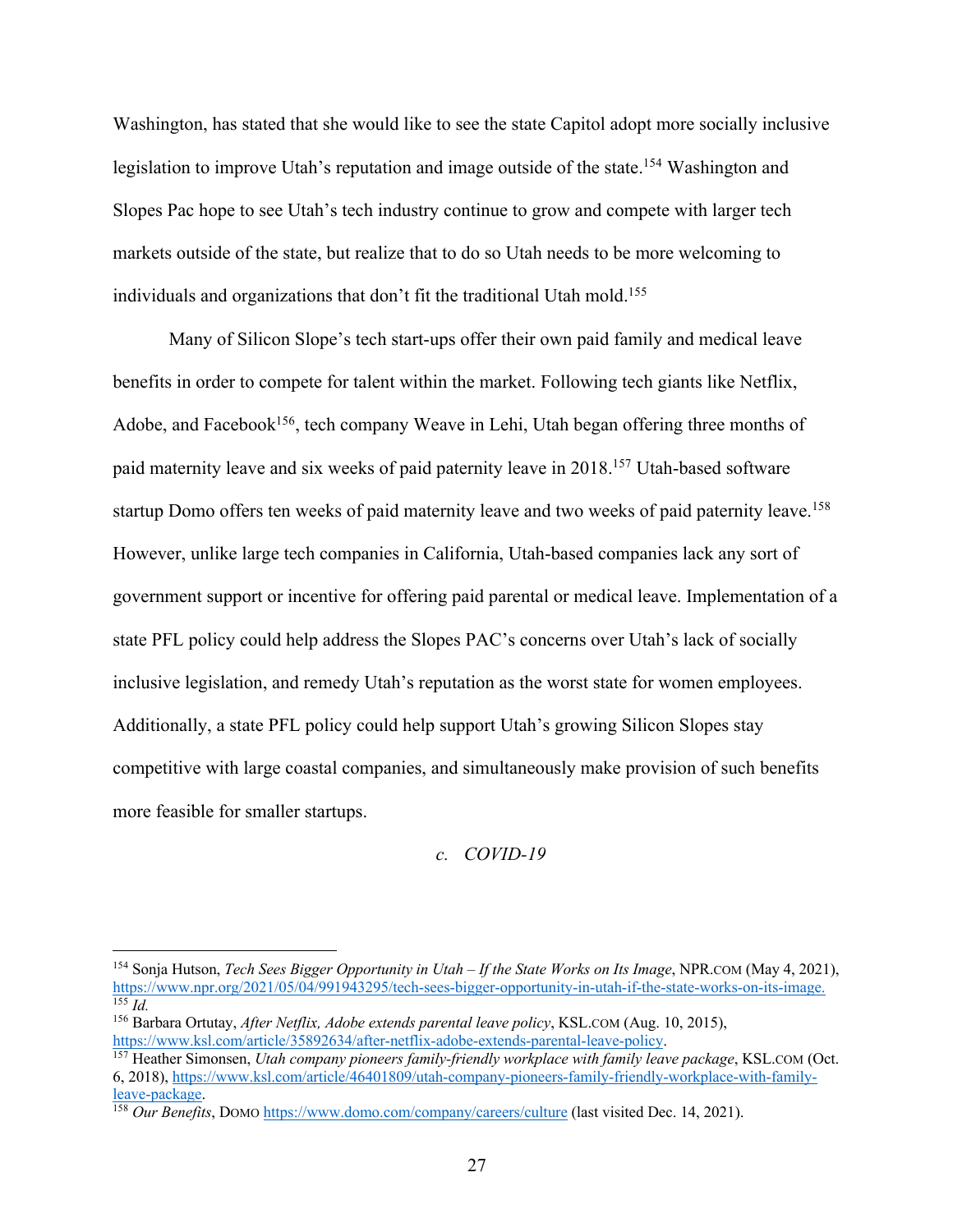Like all U.S. states and countries around the world, the COVID-19 pandemic had a substantial impact on Utah's economy which continues to be felt today. One significant result of the pandemic was the "mass exodus of women" from the Utah workforce.<sup>159</sup> In a statewide survey, the UWLP found that about 16% of working women in Utah over the age of twenty withdrew from the workforce.<sup>160</sup> Survey respondents cited employer hardship or the need to care for children or another household member as primary reasons for having to leave the workforce.<sup>161</sup> Over 59% of the women surveyed stated that COVID-19 negatively affected their career advancement.<sup>162</sup> The workforce impact of COVID-19 hit women in the state harder than it did men, with jobs held by women declining at more than twice the rate of men between 2019 and 2020.163

As schools and childcare facilities closed, many working mothers and caregivers were forced to take on a greater burden of domestic care work while still trying to balance work expectation and requirements. State data illustrates that for thousands of Utah women, the workfamily conflict was too much, requiring them to leave the workforce completely in order to care for their children and families. This gendered phenomenon has been coined the "pink-collar recession" in Utah.164 Researchers predict that helping women return to the workforce will be vital for Utah's economy to recover fully, but women will be hesitant to reintegrate completely

<sup>159</sup> Saige Miller, *Utah's economy projected to bounce back, but not fully unless women return to workforce,* KSL.COM (Jan. 18, 2021), https://kslnewsradio.com/1941374/utahs-economy-projected-to-bounce-back-but-not-fully-unless-women-return-to-workforce/.

<sup>&</sup>lt;sup>160</sup> Jared Hansen, et al., *The Impact of COVID-19 on Utah Women and Work*, UTAH WOMEN & LEADERSHIP PROJECT 1, 2 (2021), https://www.usu.edu/uwlp/files/briefs/30-impact-of-covid-19-on-utah-women-work-changesburnout-hope.pdf. 161 *Id.* 

<sup>&</sup>lt;sup>162</sup> Becky Jacobs, *Thousands of Utah women left the workplace during COVID-19 pandemic, new report shows*, THE SALT LAKE TRIBUNE (Apr. 6, 2021), https://www.sltrib.com/news/2021/04/06/thousands-utah-women-left/. <sup>163</sup> Kem C. Gardner Policy Institute, *Economic Insights: COVID-19 Impacts by Gender*, UNIV. OF UTAH 1, 1 (2021)

https://gardner.utah.edu/wp-content/uploads/C19Impacts-FS-Mar2021.pdf. 164 Miller, *supra* note 159.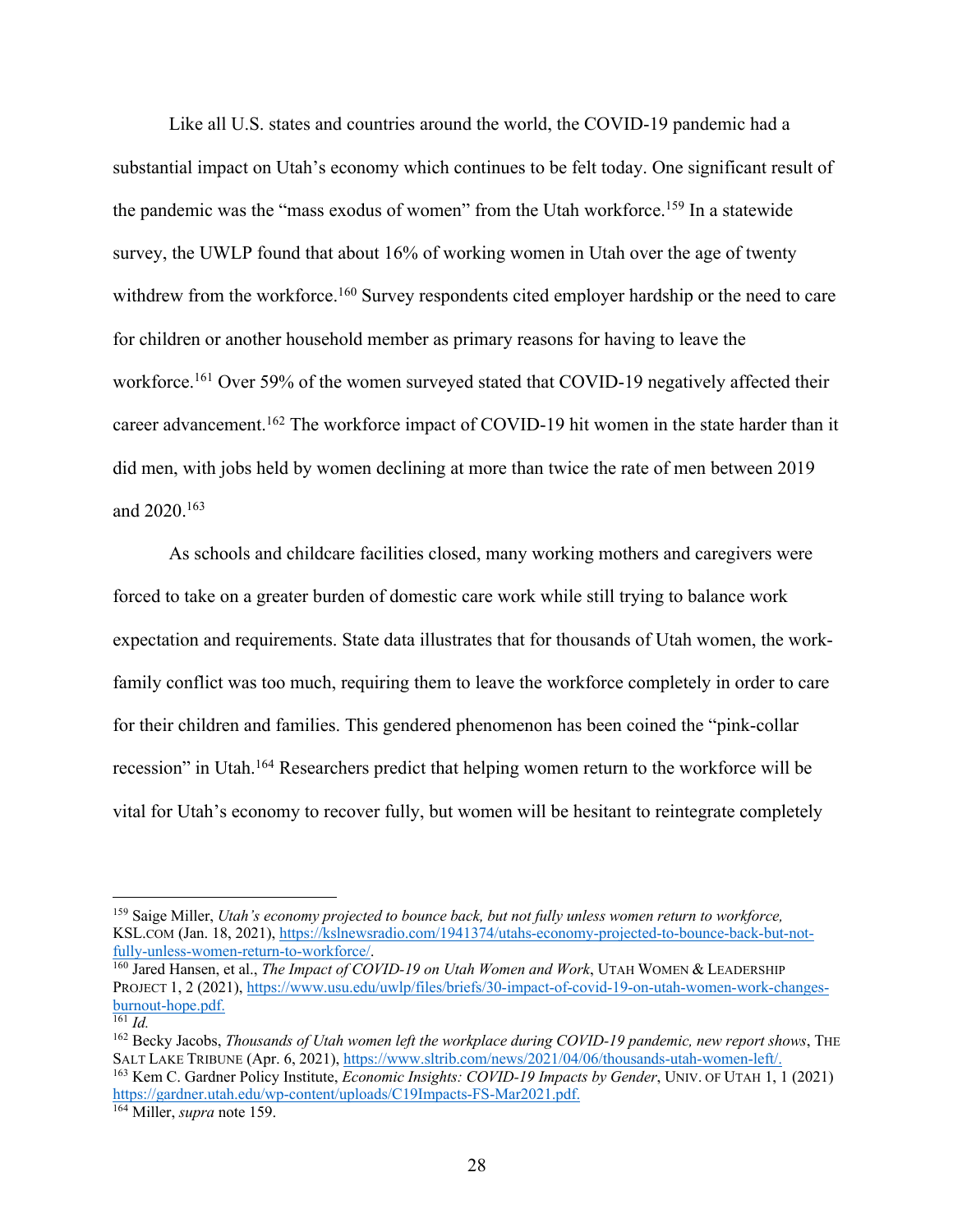unless the state and employers demonstrate greater support for working mothers and caretakers.165

#### 3. Utah Policy Recommendations

Utah can demonstrate its support for families, social inclusivity, and working women in the state by designing and implementing a feasible PFL program. The UWLP has extensively researched this policy area and published a white paper with clear and accomplishable recommendations for the State including: expanding pregnancy leave protections, protecting crime victims' right to return to their jobs, and developing a bipartisan working group to evaluate plans for paid family and sick leave.166 UWLP reasons that conservative support for PFL is growing throughout the nation, and Utah state legislators "should make sure that this conversation does not only take place at the federal level."167

# *a. Past PFL Efforts*

The Utah Legislature has drafted and considered proposals for a PFL program in the past. During the 2018 General Session, Representative Elizabeth Weight sponsored the Family Leave Amendments bill which would provide six weeks of paid, job-protected leave to state employees for the birth or adoption of a child.<sup>168</sup> Representative Weight hoped the bill would send a message that Utah supports its employees and families, saying: "I really like the idea of being able to say . . . we have a culture of supporting families and that the money invested in employee paid leave actually helps us portray the culture that we say we have."169 This bill modeled an

 $165$  *Id.* 

<sup>166</sup> L. Jenna Gould, *Utah is Changing: Should Our Leave Laws Follow Suit?*, UTAH WOMEN & LEADERSHIP PROJECT 1, 7-8 (2021), https://www.usu.edu/uwlp/files/wp/no-3.pdf.

 $167$  *Id.* 

<sup>&</sup>lt;sup>168</sup> H.B. 156 Family Leave Amendments,  $62<sup>nd</sup>$  Leg., Gen. Sess. (Utah 2018) https://le.utah.gov/ $\sim$ 2018/bills/static/HB0156.html.

<sup>&</sup>lt;sup>169</sup> Sarah Israelsen-Hartley, *Inside the movement for paid time off to have a baby – in Utah and beyond*, DESERET NEWS (Feb. 12, 2018), https://www.deseret.com/2018/2/12/20639891/inside-the-movement-for-paid-time-off-tohave-a-baby-in-utah-and-beyond.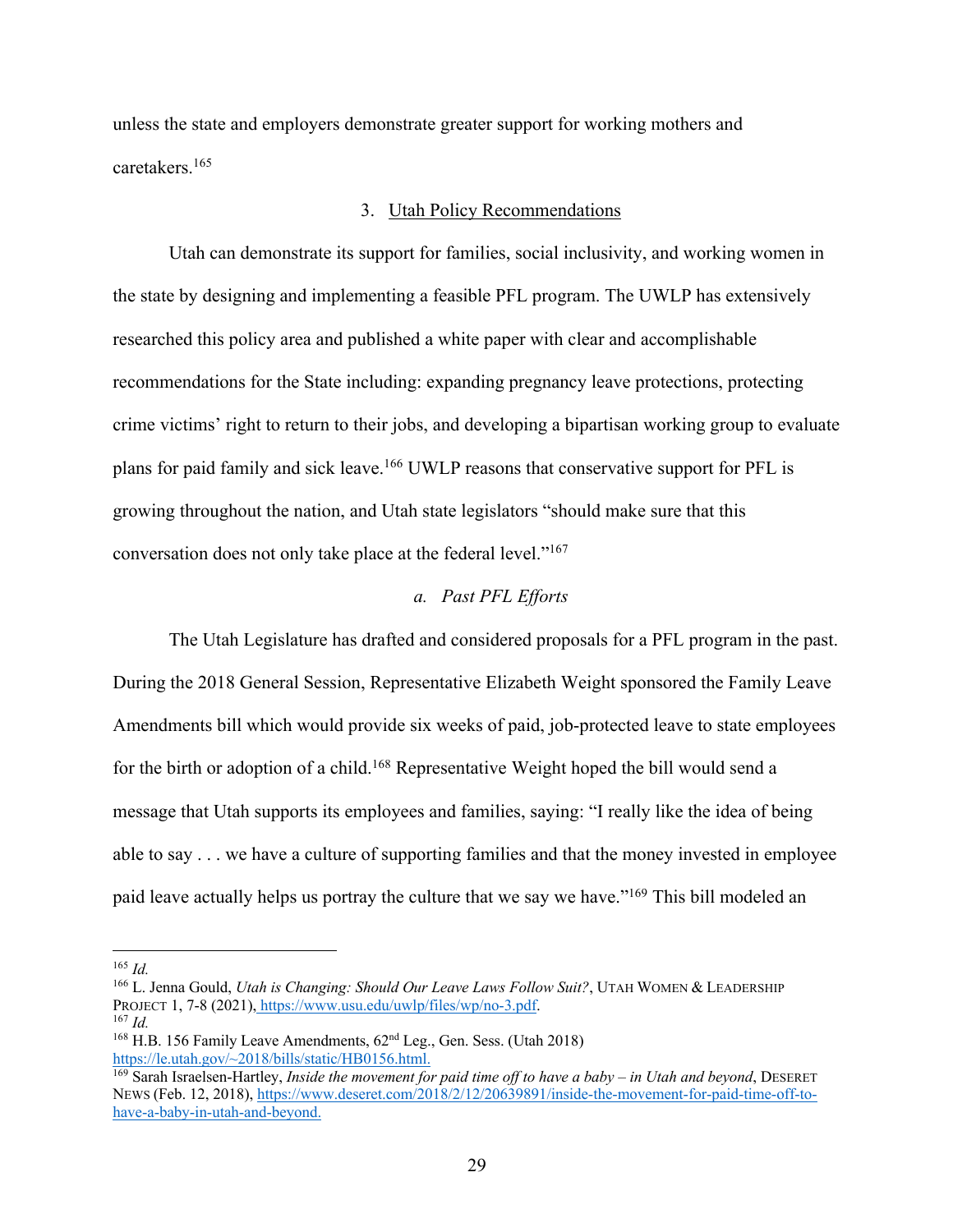expansion of the FMLA by adding six week of paid leave that could be used concurrently with FMLA benefits. The fiscal note accompanying the bill projected that enactment of the legislation would not materially impact state revenue, would not result in measurable costs for local governments, or impact expenditures or regulatory burden for local residents or businesses.170 While direct impact on state revenue would be minimal since state employee salaries are already accounted for in the budget, the Fiscal Note did predict that the bill could cost state agencies an average of  $$10,000$  per person using the PFL due to potential forgone employee output.<sup>171</sup> The bill failed to pass in the House.<sup>172</sup>

During the same session, Representative Rebecca Edwards and Senator Lincoln Fillmore co-sponsored the Paid Family and Medical Leave Tax Credit.<sup>173</sup> The bill was designed to create a state tax credit for employers offering paid family and medical leave, meant to mirror and supplement the Federal employer tax credit enacted in 2018.<sup>174</sup> According to the bill's fiscal note, enactment of the bill would reduce the tax liability for employers qualifying for the tax credit by \$825,000, resulting in a reduction in revenue for the state's Education Fund in both FY 2019 and 2020.<sup>175</sup> The bill would not add any measurable costs for local governments, or change regulatory burdens for Utah residents or businesses.176 The bill passed in the House, was revised in the Senate, then failed to pass for a second time in the House. 177

Paid leave initiatives have been slightly more successful on a local level. In 2017, Salt Lake City began offering all its full-time employees' access to six weeks of paid parental leave.

<sup>172</sup> *Id.* 

<sup>170</sup> H.B. 156, *supra* note 168. 171 *Id.* 

<sup>&</sup>lt;sup>173</sup> H.B. 278 Paid Family and Medical Leave Tax Credit,  $62<sup>nd</sup>$  Leg., Gen. Sess. (Utah 2018) https://le.utah.gov/~2018/bills/static/HB0278.html. 174 *Id.* 

 $175$  *Id.* <sup>176</sup> *Id.* 

<sup>177</sup> *Id.*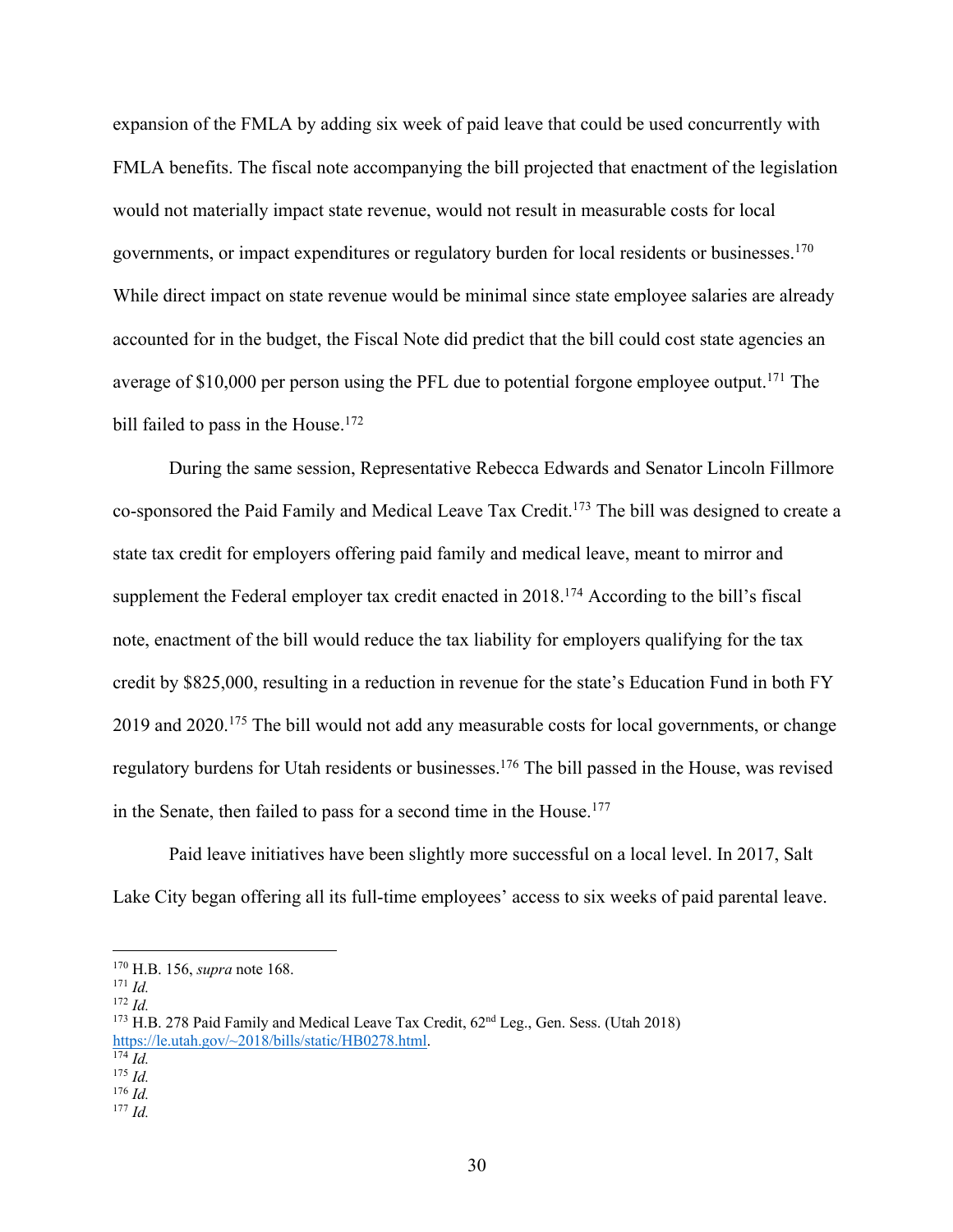Mayor Jackie Biskupski announced the new policy by saying: "I am proud that Salt Lake City continues to be an example of progress. It is my hope our leadership will propel other cities in our state to act and live up to our shared values by expanding parental leave to all families."178 Other local municipalities have followed Salt Lake's lead, including Salt Lake County and the Park City School District.<sup>179</sup>

In Utah, 63% of working people still do not have access to any sort of parental leave, paid or unpaid.<sup>180</sup> The FMLA and local efforts have been unsuccessful at addressing the workfamily conflict Utah individuals and families are facing. As Utah continues to grow and expand its economy, local Utah businesses will need to compete with national and international businesses that offer required paid leave and greater family and parental benefits. Utah will benefit greatly by crafting its own PFL program that aligns with state values and addresses state needs.

#### *b. PFL Recommendations*

A PFL policy for the state of Utah should be designed to promote the state's pro-family values, support and not threaten the state's pro-business environment, and remedy the workforce recession caused by the COVID-19 pandemic. The Utah State Legislature should be encouraged to consider UWLP's recommendations and form its own bipartisan working group to develop a feasible and meaningful PFL program for the state. The following recommendations are based on existing research on both international and state-level PFL programs and are proposed as practical guidance for a Utah PFL program.

<sup>178</sup> Katie McKellar, *Salt Lake City employees now get paid parental leave*, DESERET NEWS (Jan. 5, 2017) https://www.deseret.com/2017/1/5/20603497/salt-lake-city-employees-now-get-paid-parental-leave.<br><sup>179</sup> *Utah Needs Paid Parental Leave*, EARLY CHILDHOOD ALLIANCE (Oct. 14, 2020)<br>https://www.earlychildhoodalliance.net/blog/p

<sup>&</sup>lt;sup>180</sup> Paid Leave Means a Stronger Utah, NAT'L P'SHIP FOR WOMEN & FAMILIES 1, 1 (2021), https://www.nationalpartnership.org/our-work/resources/economic-justice/paid-leave/paid-leave-means-a-strongerutah.pdf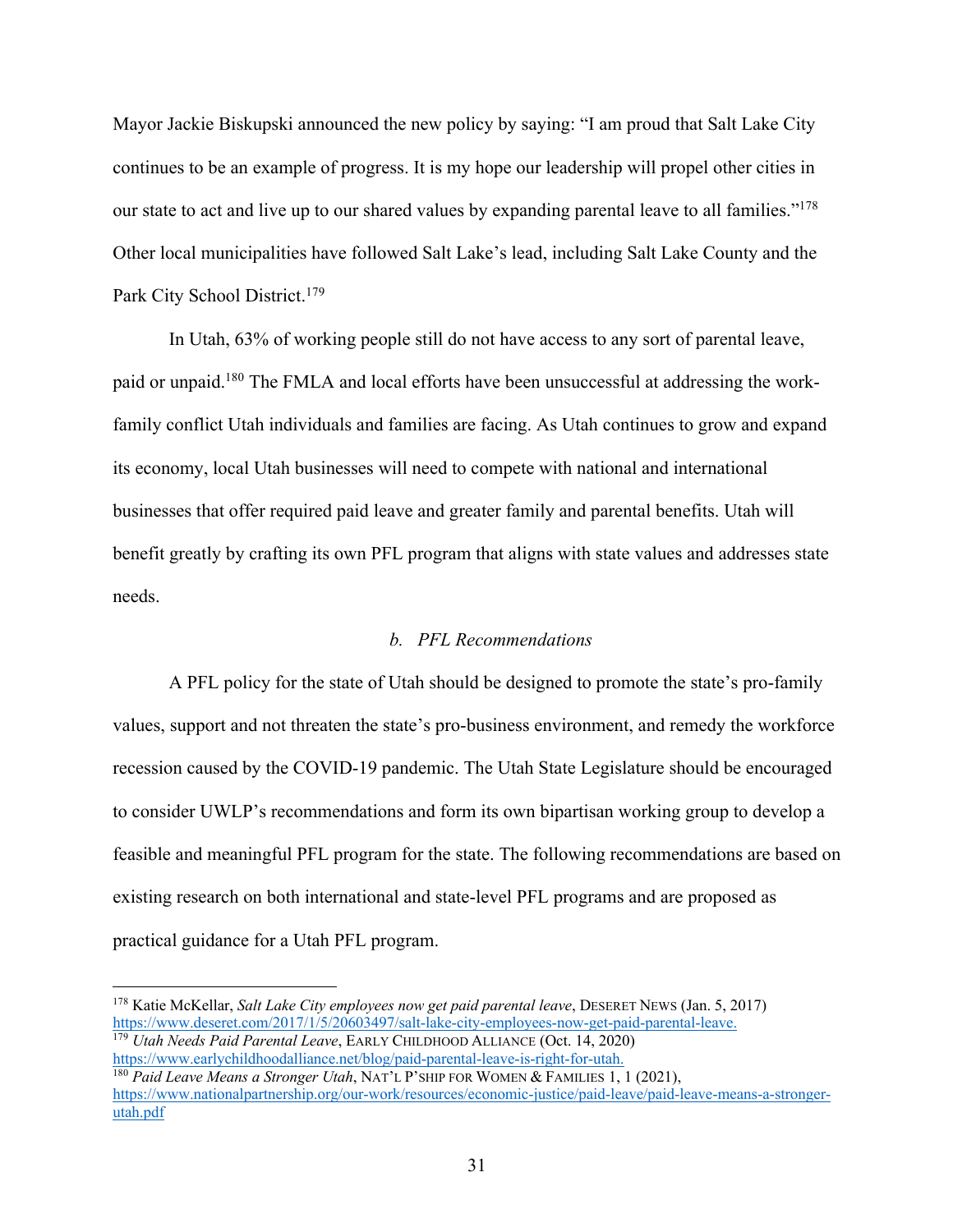#### i. The program should be government incentivized, not mandated.

Utah should design a PFL program that expands existing leave protections to provide an optional, employee-financed PFL program. To incentivize participation, the state should offer a state-sponsored tax credit incentive for employers that opt into the program. While Utah does not have an existing mandatory temporary disability insurance program like other states, it can expand the existing pregnancy leave protections under Utah's Anti-Discrimination Act to provide paid parental leave.<sup>181</sup> The paid leave program should be modeled after California or New Jersey's insurance-style program funded by employee payroll contributions.<sup>182</sup> This employee-financed model will pool premiums and risks across workers, keeping the payroll contribution minimal and the coverage broad.<sup>183</sup> The tax credit incentive should be modeled after the federal IRS 45S tax credit and could be focused on supporting small businesses and startups that need assistance providing competitive PFL benefits.

As a pro-family, pro-business, conservative state, Utah requires a PFL policy that is feasible for the state to enact, practical for the business community to employ, and effective at addressing the needs of its families. An FMLA-modeled mandated PFL program would likely be unpopular with the business community and unsuccessful in the conservative legislature. A statesponsored tax credit incentive alone may garner more bipartisan support but would be much less effective at encouraging widespread adoption of PFL by employers. A feasible and effective PFL program for Utah could combine the employee-financed, insurance-style programs like that in California and New Jersey with an opt-in requirement that preserves business autonomy and the

<sup>&</sup>lt;sup>181</sup> Gould, *supra* note 166 at 3.<br><sup>182</sup> See supra Part I Section 3(c).

<sup>&</sup>lt;sup>183</sup> Vicky Lovell & Allison Suppan Helmuth, *Briefing Paper: Parents as Child Care Providers: A Menu of Parental* Leave Models, INST. FOR WOMEN'S POL'Y RSRCH, 1, 1 (2009), https://iwpr.org/wpcontent/uploads/2020/11/A136.pdf.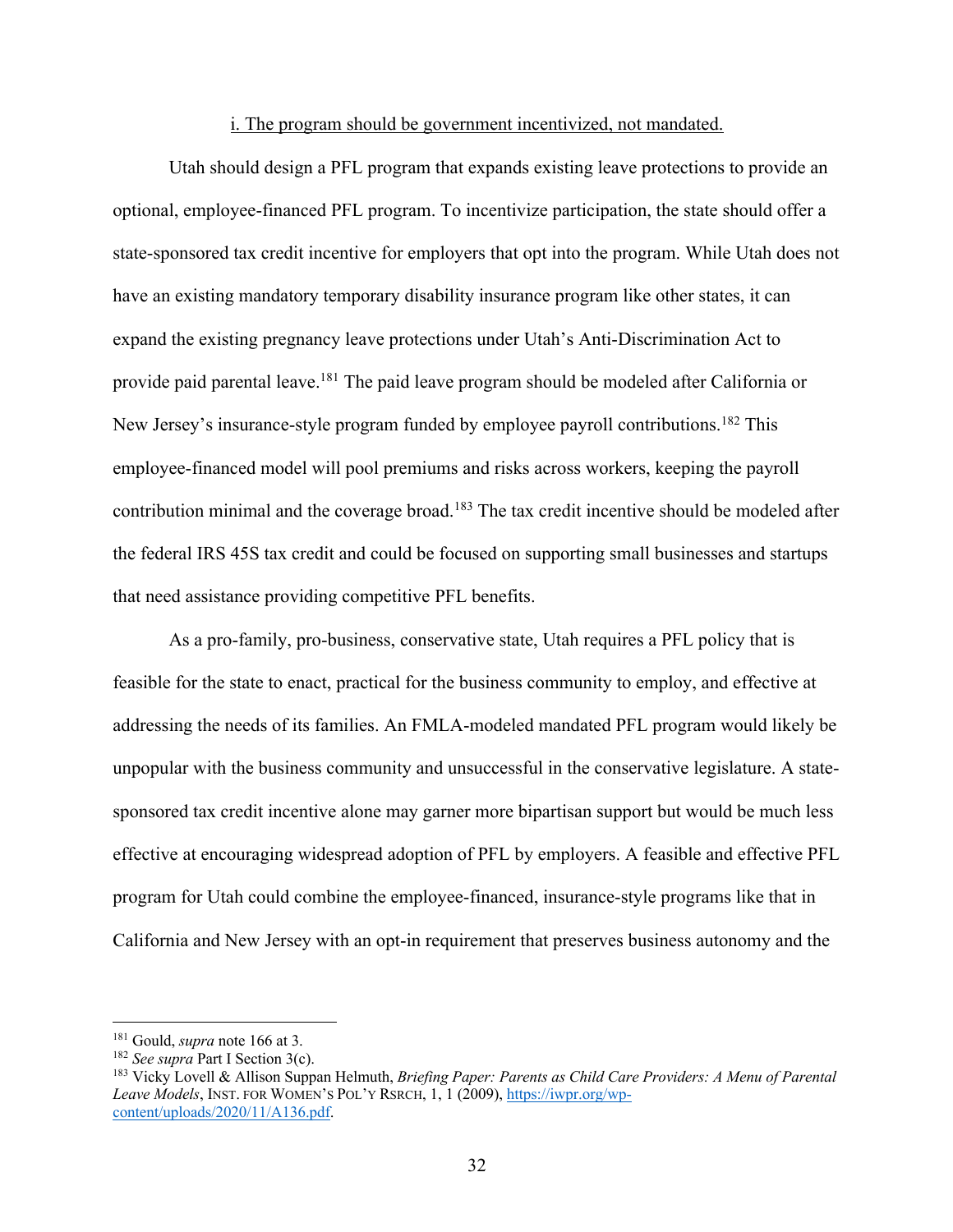efficiencies of market forces. A state-sponsored tax credit could then be employed to incentivize program participation and offset some costs for small local businesses and startups. This combination method allows the cost of PFL to be equitably shared by the three invested parties: the state, the employer, and the employee. The state will finance the administrative costs of managing the social insurance-style program and provide a tax credit for participants, the employer will finance the costs of an employee's absence, and the employees will finance their paid leave entitlements. Making the program optional leaves room for businesses that offer their own competitive PFL programs based on market forces.

# ii. Utah PFL should not be overly generous or too restrictive.

The implementation of a state-level PFL program must be thoughtfully balanced and comprehensive. A Utah state PFL program should use inclusive language defining family and a qualifying family or medical leave event in order to ensure the benefits of the program are available to those with nontraditional family structure. The program should provide at least three months, or twelve weeks, of paid leave in order to effectively address the needs of parents without overly burdening employers and harming workforce participation rates.

Programs that are too limited risk failing to address the heart of the work-family conflict. For example, PFL plans that limit leave to only biological parents of a newly born child fail to acknowledge the diversity of families' needs after the immediate birth of a child, including postpartum health problems for mothers or a child's sickness. Such a limited policy would also be meaningless for families created through adoption or foster care. It would also fail at addressing other important types of family leave like the need to care for a sick family member, spouse, or elderly relative. Offering leave that is too short also limits the program's effectiveness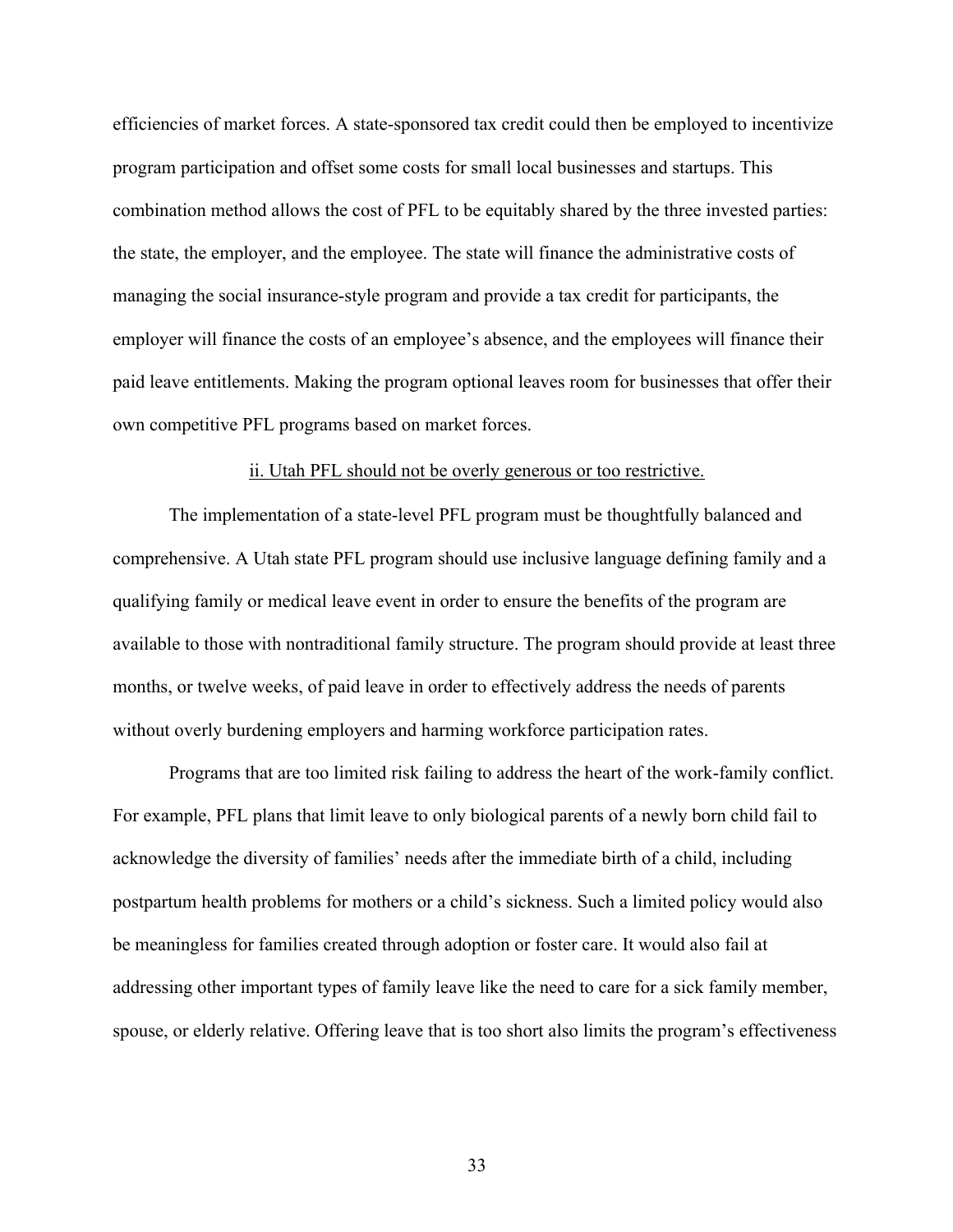at supporting parents and families, thereby limiting the benefits states and businesses can derive from the programs.

However, PFL programs that are too extensive or demanding can have negative effects on both employees and employers. Long-term entitlements of parental leave can have unintended negative consequences on young working women in particular, who employers may be disincentived from hiring or look over for promotions and pay raises due to their long absences from the workplace.<sup>184</sup> International research on PFL programs suggest that leave entitlements between six to twelve months in length may have negative influences on women's labor force experience.<sup>185</sup> A thoughtful balance must therefore be struck when constructing a comprehensive PFL program that provides enough benefits to effectively address the work-family conflict but not require so much that it fails to help women stay and succeed in the workplace and is highly unpopular with employers.

Research from state and international implementation of PFL programs suggest a potential "sweet spot" for PFL that is both economically feasible and socially beneficial. Research conducted on international and state-level PFL programs found that leave lasting at least three months, but not much more than six, produced the outcomes desired by both parents and employers.<sup>186</sup> While leave that is too long can harm parents and women workers, shorter leave entitlements can prevent individuals and governments from achieving the benefits of leave they intended in the first place. Prominent PFL economist and researcher at Stanford, Maya Rossin-Slater, cautioned that there exists no research-based reason to offer less than twelve

<sup>184</sup> Claire Cain Miller, *How to Build a Paid Family Leave Plan That Doesn't Backfire*, THE NEW YORK TIMES (Sep. 29, 2021), https://www.nytimes.com/2021/09/29/upshot/paid-family-leave-biden.html;

Ivona Hideg, et al., *The Unintended Consequences of Maternity Leaves: How Agency Interventions Mitigate the Negative Effects of Longer Legislated Maternity Leaves*, 103 J. OF APPLIED PSYCH. 1155, 1155 (2018), https://www.apa.org/pubs/journals/features/apl-apl0000327.pdf. 185 Raub, *supra* note 29 at 5. 186 Miller, *supra* note 184.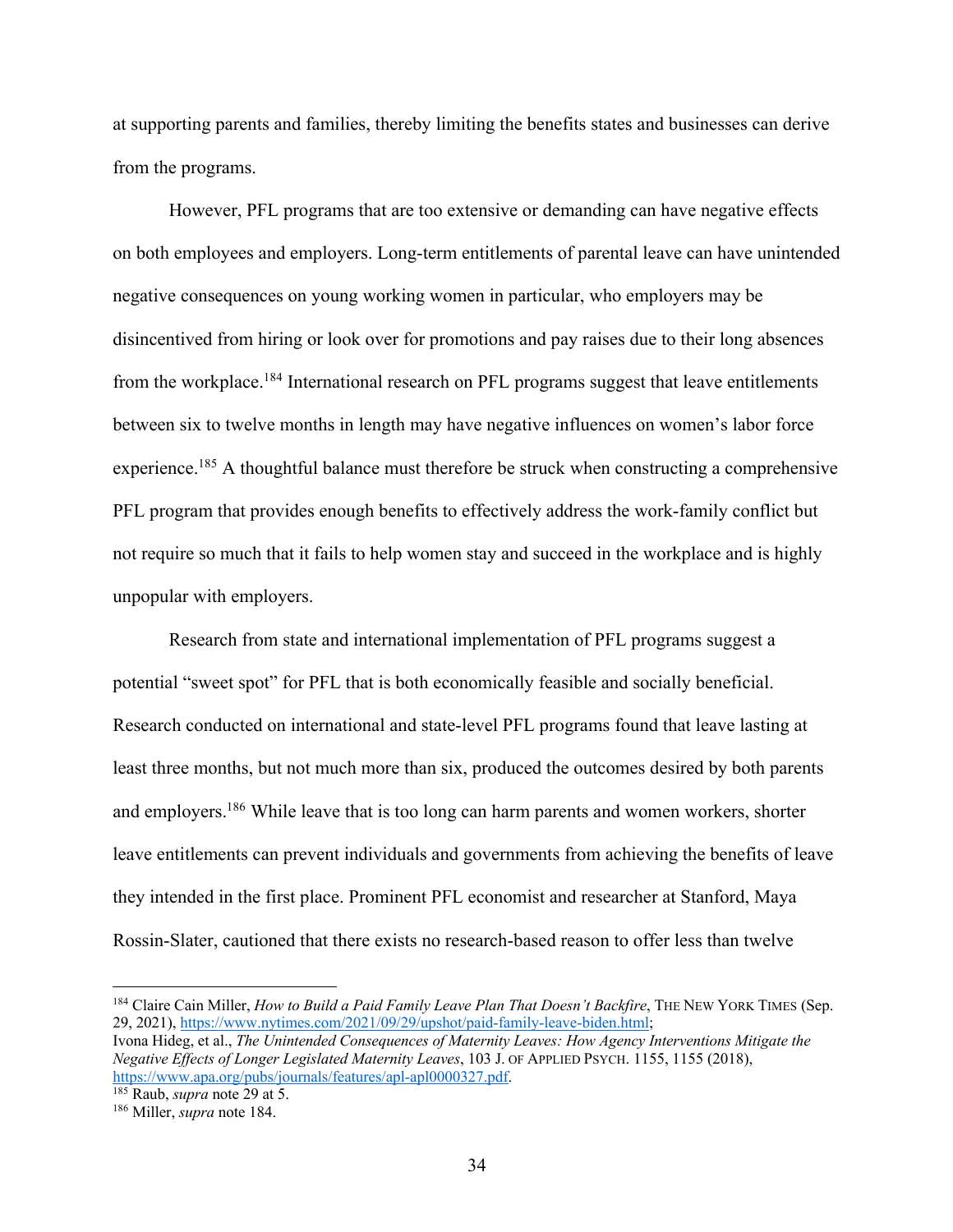weeks of PFL, since there is nothing to gain and much to lose in terms of benefits like increased rates of breastfeeding, improved maternal mental health, and increased child immunizations.<sup>187</sup> Countries that provided at least six months of paid parental leave had higher rates of labor force participation and no evident difference in unemployment rates or GDP growth.<sup>188</sup>

# iii. The program should be designed to help low-income employees.

A Utah PFL program should offer at least 80% wage replacement rate for employees using the leave to ensure use of the program by the most in-need employees. One significant problem with existing parental leave benefits is inaccessibility for low-income households. For example, the FMLA offers unpaid parental leave, which in effect makes it only available to those employees who can afford to go without a paycheck.<sup>189</sup> PFL programs which provide a low wage-replacement rate during an employee's paid parental leave are often not utilized by the most vulnerable employees because they cannot afford to take the leave. For example, when California's PFL wage replacement rate was 55%, one-third of eligible California workers surveyed said they could not afford to take leave with such a low wage replacement rate.<sup>190</sup> Data gathered from a range of OECD countries suggests a wage replacement rate of at least 80% or greater was most successful at keeping families out of poverty.191 A maximum wage replacement rate of 80% was consistently compatible with high labor force participation rates and low unemployment rates.<sup>192</sup> Additionally, a wage replacement rate of at least  $67\%$  was necessary to achieve paternal take up of leave.<sup>193</sup>

<sup>&</sup>lt;sup>187</sup> *Id.* **Raub**, *supra* note 29 at 7.

<sup>&</sup>lt;sup>189</sup> See supra Part I Section 3(b).

<sup>190</sup> Raub, *supra* note 29 at 8.

<sup>191</sup> *Id.* 

<sup>192</sup> *Id.* at 10.

<sup>193</sup> *Id.* at 9.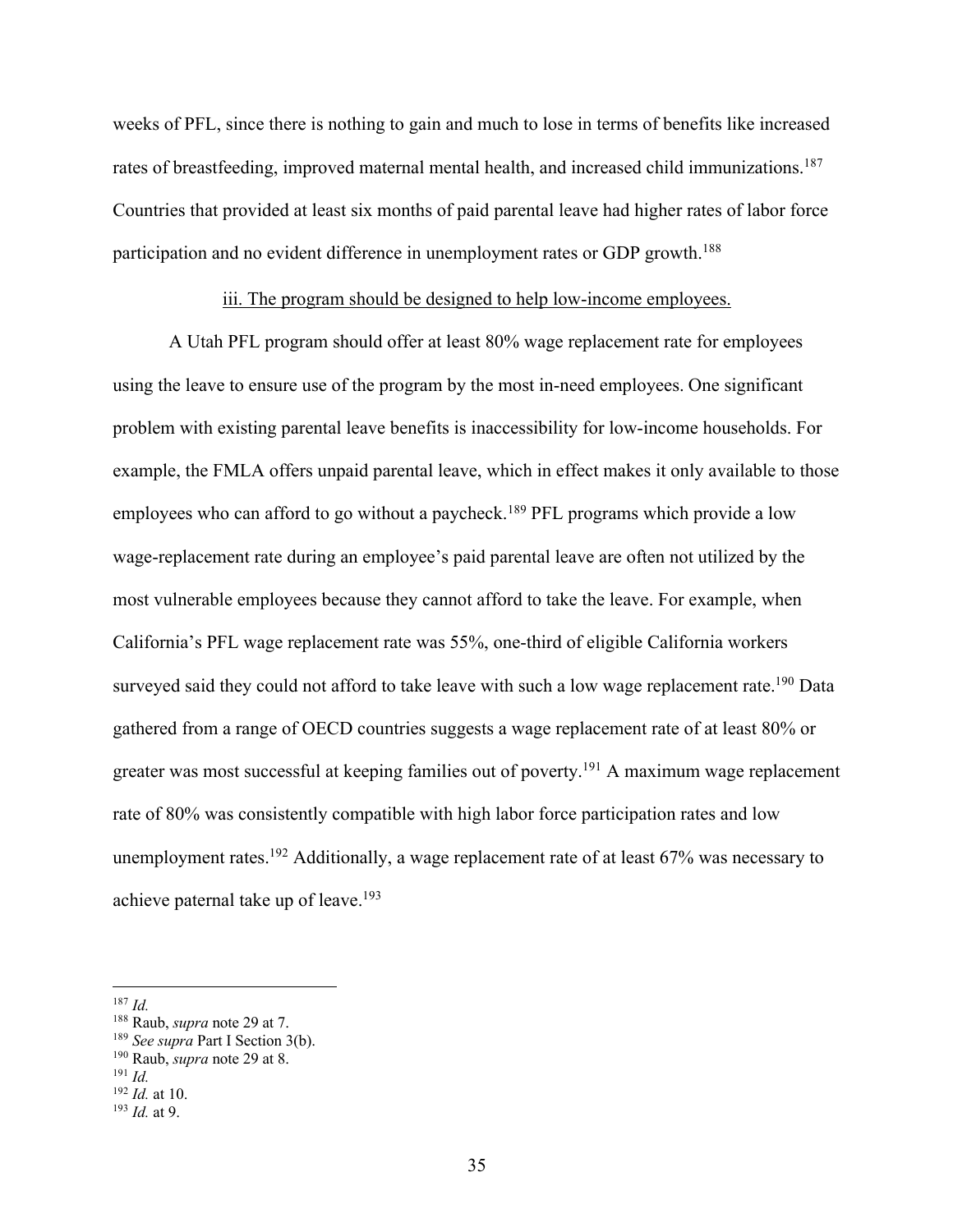#### iv. The program should be gender neutral.

A Utah PFL program should be gender neutral, making paid parental leave available to parents regardless of their gender. Offering leave targeted exclusively to women can exacerbate employer stereotypes about women and discourage employers from hiring young women of childbearing age.<sup>194</sup> Such leave also perpetuates the stereotype of women providing the majority of caregiving, forcing working women to take on a greater burden of domestic care work and excluding fathers from childcare and child rearing.<sup>195</sup> Gender-neutral paid leave programs have been associated with better developmental outcomes for infants and increased parent-child bonding.196 Paid leave made available to both mothers and fathers more effectively supports the family unit as a whole and makes it ineffective for employers to discriminate against female employees.

# *c. Benefits of PFL for Utah*

While implementation of a PFL program would come at a cost, it could greatly benefit Utah businesses by increasing talent retention and competitiveness. In a 2021 survey of top business executives by West Monroe Partners consulting group, 49% of executives stated that hiring and retention were top threats to their businesses, and 11% said that keeping up with the rate of attrition was a top concern.<sup>197</sup> Consistent turnover costs employers significantly.<sup>198</sup> One

<sup>&</sup>lt;sup>194</sup> Holzer, *supra* note 53.<br><sup>195</sup> *See Lindsay Oncken, Policy Recommendations: Paid Family Leave*, NEW AMERICA https://www.newamerica.org/in-depth/care-report/policy-recommendation-paid-family-leave/ (last visited Dec. 14, 2021).

<sup>196</sup> Raub, *supra* note 29 at 3.

<sup>&</sup>lt;sup>197</sup> West Monroe's Quarterly Executive Poll – Q3 2021, WEST MONROE<br>https://www.westmonroe.com/perspectives/report/quarterly-executive-poll-q3-2021 (last visited Dec. 14, 2021). <sup>198</sup> See John Hall, *The Cost of Turnover Can Kill Your Business And Make Things Less Fun*, FORBES (May 9, 2019), https://www.forbes.com/sites/johnhall/2019/05/09/the-cost-of-turnover-can-kill-your-business-and-make-thingsless-fun/?sh=eef647b79437.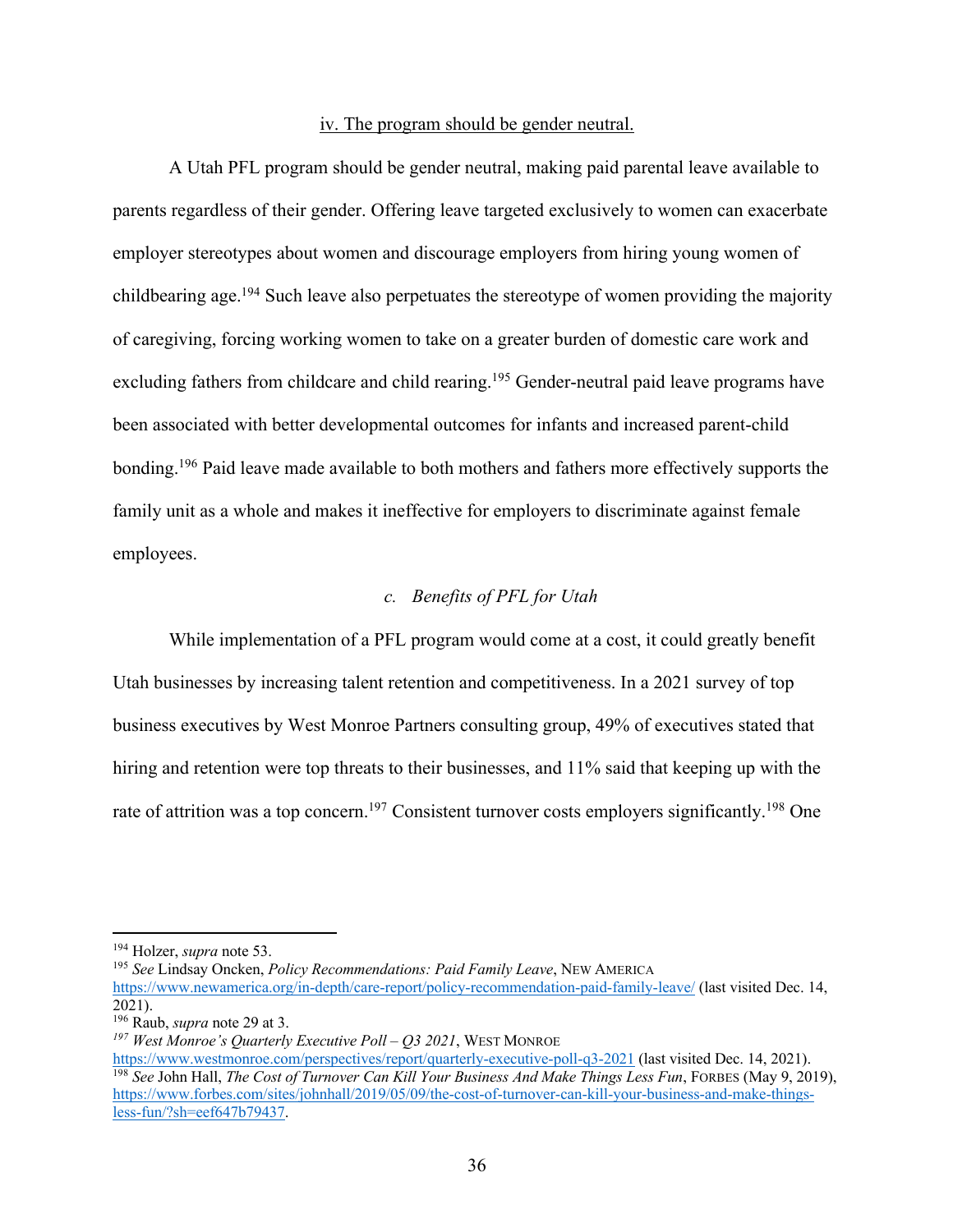report estimated that for every instance of employee turnover, the cost of hiring a replacement equated to about 30% of the employee's annual salary.<sup>199</sup>

Women, and particularly women with children, have largely contributed to the high talent attrition and turnover rates within U.S. companies. According to the National Women's Law Center, women's labor force participation rate nationally was down to 57% in February 2021, the lowest it had reached since 1998.<sup>200</sup> The state of Utah has experienced a similar drop in women's labor force participation as thousands of Utah women left the workforce completely in order to care for their children and families as the COVID-19 pandemic continues.<sup>201</sup> Without access to PFL, nearly 30% of new mothers nationally leave the workforce.<sup>202</sup> This is a significant population of talented and experienced workforce participants that businesses lose out on due to a lack of flexible leave policies for women with children.

Implementation of a PFL program in Utah could significantly increase the retention of top female talent in Utah-based companies. Following the implementation of PFL programs in California and New Jersey, women in those states were 10 percentage points more likely to be in the labor force following the birth of a child.<sup>203</sup> Access to paid leave increased women's labor force participation significantly in those states, and that increase was sustained years after the birth.204 Studies conducted on the effects of PFL programs in the U.S., Britain, and Japan found that access to paid leave increased the probability that women with children returned to work for the same employer following their leave.<sup>205</sup> Observations of PFL implementation reveal that the

<sup>&</sup>lt;sup>199</sup> *See Id.* <sup>200</sup> Colvin, *supra* note 24.

<sup>&</sup>lt;sup>201</sup> Miller, *supra* note 159.<br><sup>202</sup> Jones, *supra* note 1 at 1.<br><sup>203</sup> *Id.* at 5.

<sup>204</sup> *Id.* at 13.

<sup>205</sup> Raub, *supra* 29 at 5.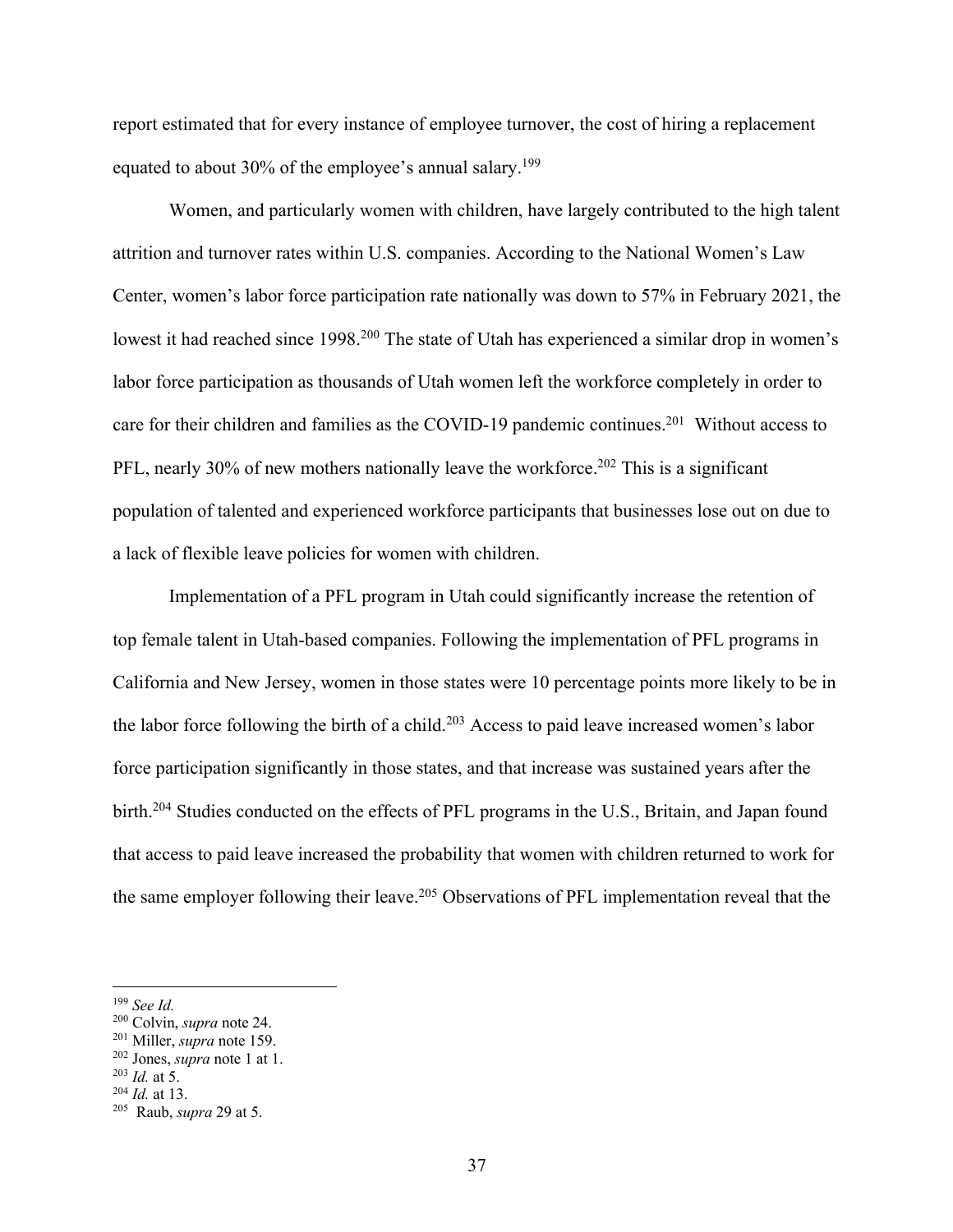strongest effects are experienced by highly-educated women.<sup>206</sup> Women with at least a bachelor's degree experience the strongest draw back to the workforce after having a child if paid leave is available, and experience positive and significant effects in terms of pay, promotions, and overall work experience that are sustained until the child is at least eight years old.207 This suggests that the availability of PFL will attract the most productive and talented workers in the labor market.

As the public health environment continues to push more businesses to offer remote work, Utah women and men will have their pick of employment opportunities from businesses all over the country and all over the world. Including from states and countries that offer comprehensive and generous paid leave opportunities. Establishing its own PFL policy could help Utah remain competitive with out-of-state businesses and retain its top talent. Commerce Secretary for the United States recently stated that cities, states, and the U.S. as a whole simply "cannot be competitive if women can't productively engage in the workforce because they don't have access to childcare or care for their elderly loved ones . . . . We can't compete globally if we're the only industrialized nation without paid family leave, which severely underpins our workers' productivity."<sup>208</sup> Implementing a state-level PFL program will enable Utah to increase talent retention and improve its competitive edge with out-of-state actors.

### **Part III: Conclusion**

Parents in the U.S. are facing an ongoing work-family conflict that negatively impacts their careers, their health, and their personal lives. Women with children face significant

<sup>206</sup> Jones, *supra* note 1 at 13. 207 *Id.* 

<sup>208</sup> James Doubek, *Commerce Secretary Gina Raimondo Calls for the U.S. to Counter China's Economic Power*, NPR.COM (Sep. 28 2021), https://www.npr.org/2021/09/28/1041082882/china-u-s-trade-gina-raimondo-commercesecretary.